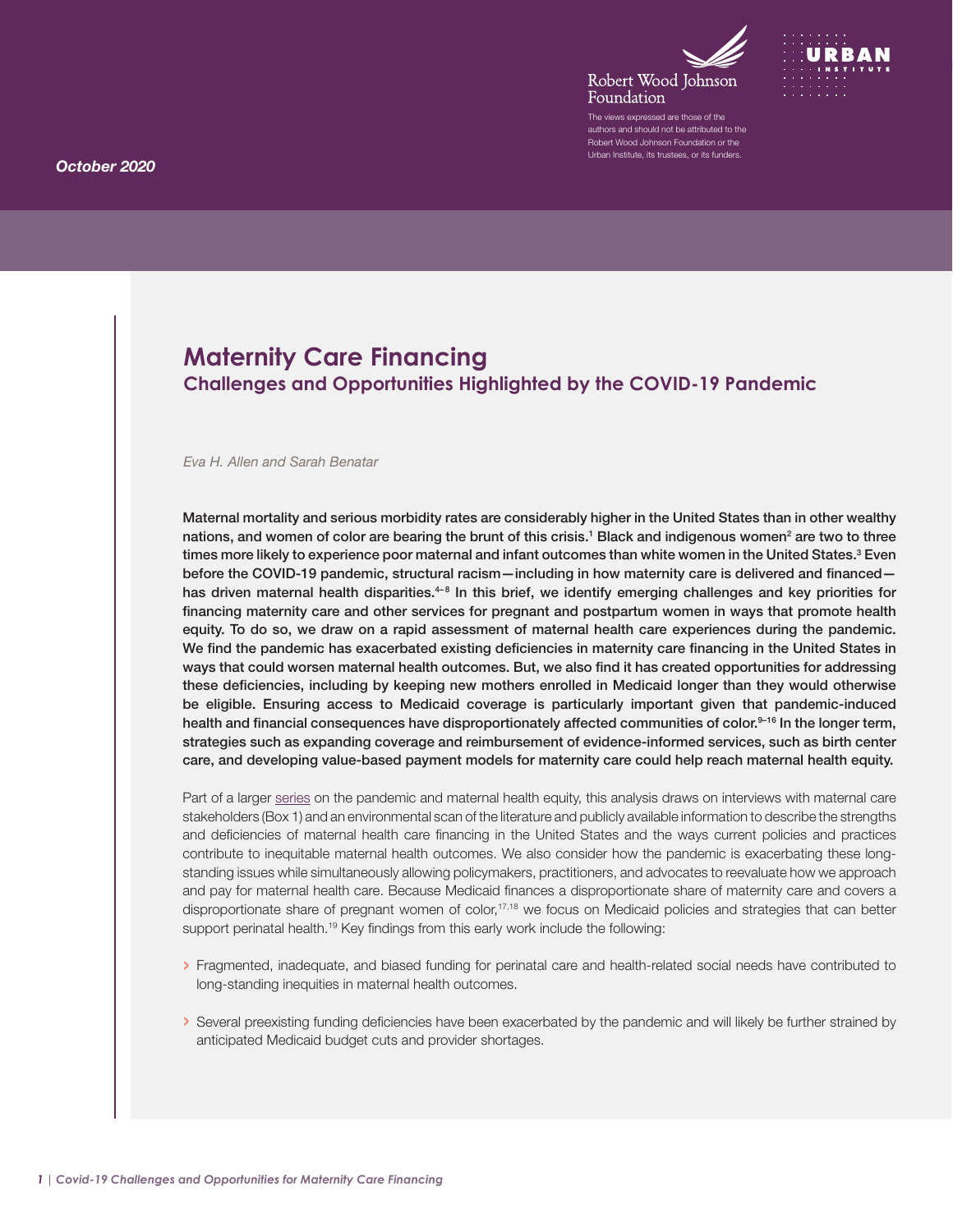- › However, one policy response spurred by the crisis, the Families First Coronavirus Response Act, prohibits disenrollment from the Medicaid program during the crisis, extending Medicaid-enrolled new mothers' coverage beyond the traditional 60 days after delivery.
- › Further immediate policy changes to prevent worsening maternal health outcomes include permanently expanding access to Medicaid via extended postpartum coverage, adopting the Affordable Care Act Medicaid expansion,

increasing funding for home visiting programs, and providing additional federal financial assistance to state Medicaid programs.

› To address the racial and ethnic inequities in maternal health outcomes predating the pandemic, recovery efforts will require additional changes to maternal care payment and delivery systems and investments in community-based social services.

#### **BOX 1. RESEARCH METHODS**

**In spring and summer 2020, we conducted individual and small-group interviews with 40 maternal health experts, perinatal care providers, consumer advocates, philanthropic funders, and frontline health workers serving pregnant women to identify and examine key concerns about maternal health equity and challenges raised by the pandemic. We also conducted, and periodically updated, a comprehensive scan of publicly available information on maternal health equity during the pandemic from national policy and research organizations, professional and provider trade organizations, and leading maternal and infant health advocacy groups. Our findings primarily reflect insights into and responses to the pandemic that emerged between March and September 2020.** 

**Because of social distancing requirements and the urgency of this topic during the pandemic, this analysis has some limitations. We could not interview mothers directly, and though we interviewed provider and advocate stakeholders, we recognize they do not represent mothers' viewpoints. In addition, our interviewees were predominantly on the East Coast, but we acknowledge community needs and realities differ by location and understand the importance of authentic community voice, partnership, and engagement as solutions are developed, implemented, and evaluated.** 

**We center this work, part of the Urban Institute's larger Transforming Health and Health Care Systems project, around the Center for Social Inclusion's definition of racial equity:\* when "people, including people of color, are owners, planners, and decisionmakers in the systems that govern their lives" and society "[acknowledges and accounts for] past and current inequities and provides all people, particularly those most impacted by racial inequities, the infrastructure needed to thrive."**

\* What is racial equity? Center for Social Inclusion website. [https://www.centerforsocialinclusion.org/our-work/what-is-racial-equity/.](https://www.centerforsocialinclusion.org/our-work/what-is-racial-equity/) Accessed October 19, 2020.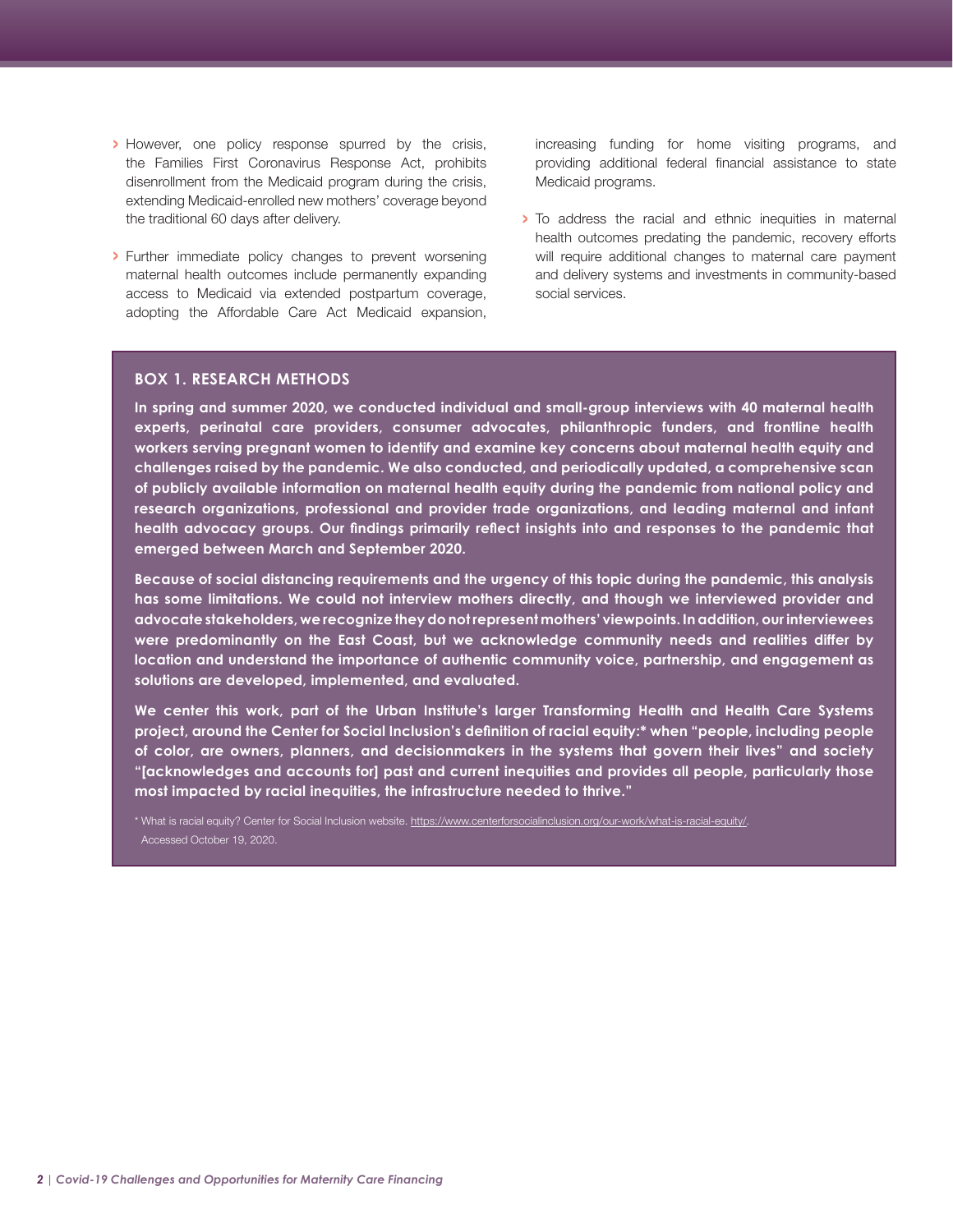## <span id="page-2-0"></span>*Background: Maternal Health Financing Is Fragmented, Inadequate, and Inequitable*

Vast inequities in maternal and infant outcomes preceded the pandemic.[20–](#page-7-0)[24](#page-8-0) Many experts have pointed to fragmented and biased care that is ill equipped to adequately address systemic inequality and disparate needs for medical and social supports as key contributing factors.[5,25–27](#page-8-0) Similarly, key informants interviewed for this work repeatedly cited scarce and disjointed funding sources as barriers to delivering holistic and equitable care to pregnant and postpartum women.

## *Medicaid Plays a Dominant Role in Funding Maternal Health Care*

Through Medicaid and the Children's Health Insurance Program (CHIP)[,28–30](#page-8-0) the Centers for Medicare & Medicaid Services (CMS) pays for nearly half of all births in the United States. It is also the largest payer for births among women of color: more than 65 percent of non-Hispanic Black women and indigenous women and 60 percent of Hispanic women who gave birth in 2018 were covered by Medicaid.18 Medicaid coverage of specific perinatal services, however, varies by state, and provider reimbursement rates can be too low to ensure robust provider participation and broad access to care[.31,32](#page-8-0) In addition, coverage of services addressing pregnant Medicaid enrollees' health-related social needs is often limited and dependent on the availability of services in the community.[33–36](#page-8-0)

How Medicaid pays for pregnancy-related services has also contributed to disparities in health outcomes. Both Medicaid managed-care organizations and fee-for-service programs typically provide a single bundled payment (traditionally called a "global fee") for all maternity care services delivered during pregnancy (typically prenatal, labor and delivery, and at least some postpartum care).<sup>37</sup> The payment is often triggered by delivery and not tied to the length and quality of prenatal care or provision of postpartum care, because providers can bill at delivery regardless of whether the patient attends her visits.<sup>[38](#page-8-0)</sup> Medicaid programs pay facility fees for the actual delivery separately, with much higher fees for hospital deliveries than birth center deliveries and, traditionally, higher fees for cesarean deliveries than vaginal births. This payment structure incentivizes hospital-based births and high-cost interventions that do not necessarily translate into better maternal health outcomes.[37,39](#page-8-0)

In addition, Medicaid programs have historically provided less generous coverage of perinatal services and supports that do not conform with traditional medical models in the United States. For example, though birth center care has been shown to improve quality of care and maternal health outcomes,<sup>[40](#page-8-0)</sup> only 33 state Medicaid programs covered birth center deliveries in 2018.[41](#page-8-0) Even fewer Medicaid programs cover home births for women with low-risk pregnancies.<sup>31</sup> Even when Medicaid covers out-of-hospital births, low reimbursement rates, administrative hurdles (e.g., difficulty contracting with managed-care plans), and restrictive licensing requirements often discourage birth centers and midwives from accepting Medicaid-enrolled pregnant women.<sup>42-[44](#page-9-0)</sup> In addition, only a few states cover doula services,<sup>45</sup> another promising, high-value model for reducing maternal health disparities by providing support and advocating on behalf of women who may face poor health outcomes.[46,47](#page-9-0) Medicaid beneficiaries may also have limited access to less traditional prenatal care models, such as group prenatal care (e.g., Centering Pregnancy), peer counseling, and maternity care homes[.48](#page-9-0)

Finally, though evidence shows a third of pregnancy-related deaths occur within the year after giving birth,<sup>49</sup> postpartum Medicaid coverage lasts just 60 days in almost all states.<sup>50</sup> This leaves many women who qualify only for pregnancy-related coverage without alternative affordable coverage options, particularly in states that have not expanded Medicaid and have lower income eligibility thresholds for parents.<sup>[51,52](#page-9-0)</sup> Though there have been recent federal and state efforts to extend postpartum coverage for up to 12 months,<sup>53,54</sup> the urgency of the health crisis threatens their implementation.

## *Funding to Address Pregnant and Postpartum Women's Health-Related Social Needs Is Insufficient and Lacks Coordination*

Maternal morbidity and mortality in the United States cannot be divorced from preexisting burdens on women's health and well-being, such as stress and depression related to poverty, poor housing conditions, family conflict, and neighborhood violence[.55,56](#page-9-0) Addressing these factors requires access to a range of services (e.g., mental and behavioral health services, maternal and infant home visiting, care coordination) that can be instrumental in helping identify and address the needs of pregnant and postpartum women. Supports that link women with intimate partner violence interventions, help them secure housing and food, or provide transportation and communication assistance, child care services, and items needed to safely raise a baby (e.g., breast pumps, diapers, and formula) can reduce stress and anxiety and help women have a healthier pregnancy and care for their child. Incorporating wraparound services and linking women with social services are key components of holistic care, as recommended by Black Mamas Matter Alliance.<sup>[57](#page-9-0)</sup>

Since the 1980s, states have been enhancing their Medicaid maternity care benefits by adding services such as targeted case management, nutritional counseling, health education, and home visiting[.31,58](#page-9-0) However, as interviewees noted repeatedly, Medicaid coverage of these services often fails to meet patients' needs and requires social service providers, and even health systems with integrated human services, to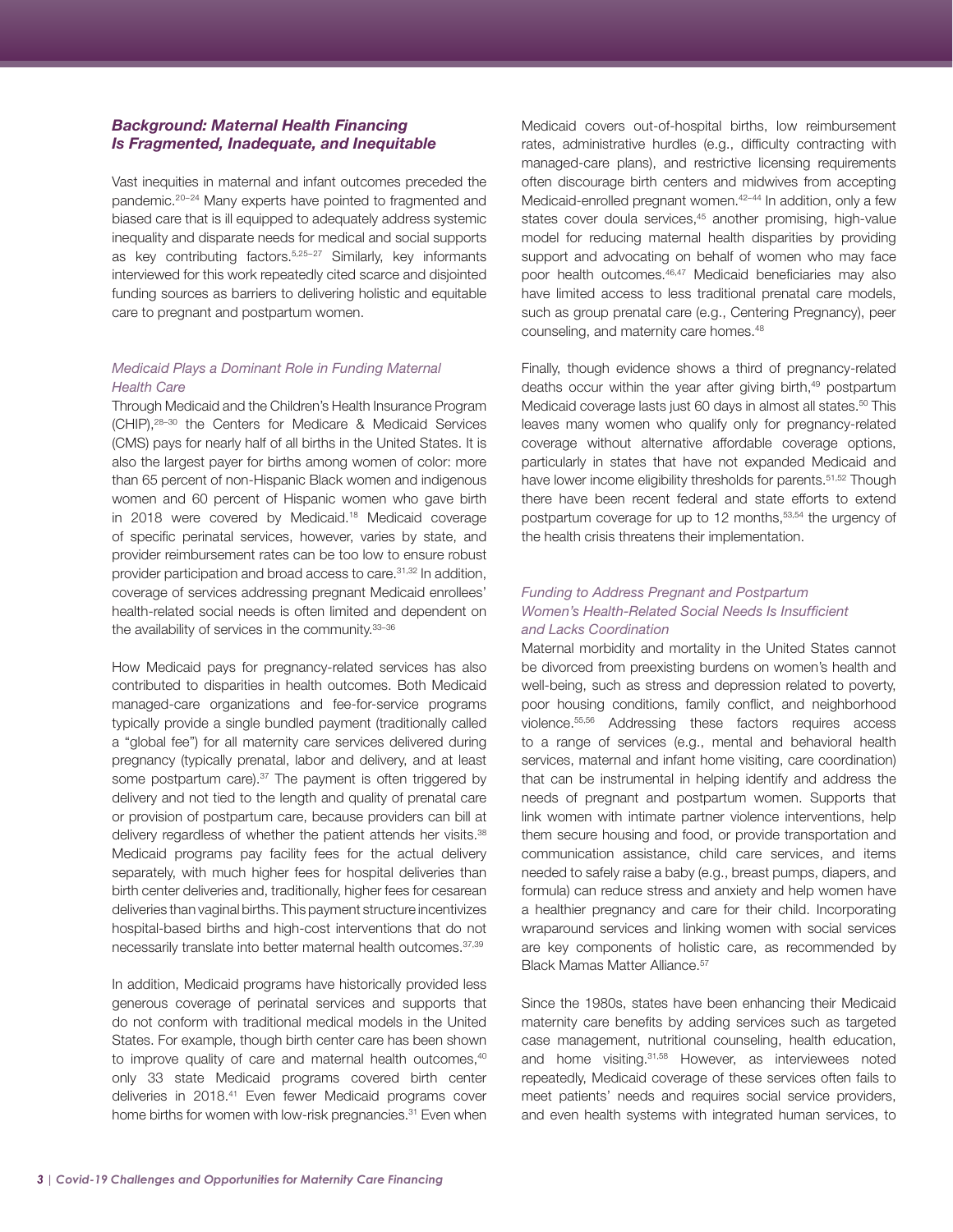<span id="page-3-0"></span>solicit supplemental support from other sources, such as local foundations, or rely on community-based organizations that are already stretched thin. For example, a mix of federal, state, and local sources typically fund comprehensive home visiting programs to support pregnant and postpartum women and/or young children, but the funding has often been inadequate.<sup>[59,60](#page-9-0)</sup> As one informant noted, despite home visiting being around for decades, Medicaid coverage of this service remains limited.<sup>[61](#page-9-0)</sup> Caring for women's health-related social needs clearly extends beyond financing, but the ad hoc and unstable funding behind care coordination and wraparound services has undermined the effectiveness of such care.

Many communities with low incomes have faced years of disinvestment and poor public infrastructure, including lack of affordable housing, fresh-food supermarkets, public transportation, health care, and recreational facilities.<sup>62,63</sup> Such environmental conditions have been shown to negatively affect health.<sup>[64–](#page-9-0)66</sup> Key informants emphasized that community-based social service organizations and supports often have limited capacity to meet the demand for their services, at least partially because of the lack of investment in such resources.

## *Maternal Health Financing During COVID-19: Exacerbated Deficiencies and Emerging Solutions*

The pandemic has highlighted the need for greater investment in health care and social services, especially given that communities of color disproportionately face both the health and financial consequences of the crisis. $9-16$  Though some public resources for perinatal health care and social services have been diverted to the emergency response, federal, state, and local governments have also increased investment in protecting public health and allowed for expanded and more efficient flow of COVID-19-related funding to aid individuals, families, and business.

### *The Pandemic Has Strained Existing Maternity Care Funding*

Little was known about the effects of the coronavirus on pregnant women in the pandemic's early days, but data available months into the crisis suggest pregnant women are more likely to experience severe illness from the virus than nonpregnant women[.67](#page-10-0) Hispanic and Black women (like their communities at large) are more like to be affected by COVID-19 infections, adding yet another risk for women already experiencing disproportionately poor birth outcomes. These disparities are largely attributable to social and economic inequities that have been exacerbated by the pandemic.<sup>[68,69](#page-10-0)</sup>

In addition to an increased likelihood of COVID-19 infection, pregnant women of color with low incomes face greater risks of food insecurity, unstable housing, and depression and anxiety<sup>70</sup>—at the same time that access to health care and social services are constrained by social distancing measures and increased demand for already limited resources. Before the pandemic, about a quarter of Americans living in poverty were disconnected from social safety net benefits for which they were eligible, such as nutritional, housing, food, and child care assistance.36 And the economic fallout from the pandemic has only highlighted the inadequacy of the U.S. safety net.<sup>71-73</sup> Interviewees recounted that many state and local government resources, including staff and funding, were redirected to emergency health responses. Consequently, some perinatal health and social service programs have fewer resources while facing greater need for assistance from their clients, particularly with basics such as food, formula, and diapers.

Demand for both birth center deliveries and home births rose in the early days of the pandemic, when many states implemented stay-at-home orders to slow the spread of the coronavirus.<sup>[74,75](#page-10-0)</sup> However, those out-of-hospital alternatives may have been inaccessible to women covered by a state Medicaid program that does not cover those services, or because supply has been limited by low reimbursement, burdensome licensing requirements, or contracting challenges imposed by Medicaid managed-care organizations.44

Further, maternal health and other safety net health care providers who rely on Medicaid reimbursement have experienced financial peril because of the pandemic, which may push some providers out of business and further constrain access to care for underserved communities[.76](#page-10-0) These financial difficulties have stemmed from decreased use of services, as many patients have delayed preventive and nonurgent care because of concerns about exposure to the virus and outof-pocket costs.<sup>77</sup> Particularly alarming are large reductions in primary and preventive health care use among 40 million infants and children enrolled in Medicaid and CHIP between March and May 2020; compared with the same period in 2019, 1.7 million fewer babies under age 2 received vaccinations, 3.2 million fewer children received developmental screenings, and 7.6 million fewer children received dental services, according to recently released CMS data[.78](#page-10-0) Missing these critical services can negatively affect children's long-term development. And the safety net providers offering these services are experiencing revenue losses that may undermine their viability.

Though Congress allocated \$175 billion within the Coronavirus Aid, Relief, and Economic Security, or CARES, Act Provider Relief Fund to reimburse providers for lost revenue, among other objectives, these funds have been primarily directed to hospitals, rural health care providers, and nursing homes in COVID-19 hotspots.[79,80](#page-10-0) Providers primarily serving Medicaidenrolled and uninsured patients, such as community health centers, have been among the last to receive the federal assistance.<sup>[81](#page-10-0)</sup> Across the country, nearly 2,000 community health centers have temporarily closed because of patient visit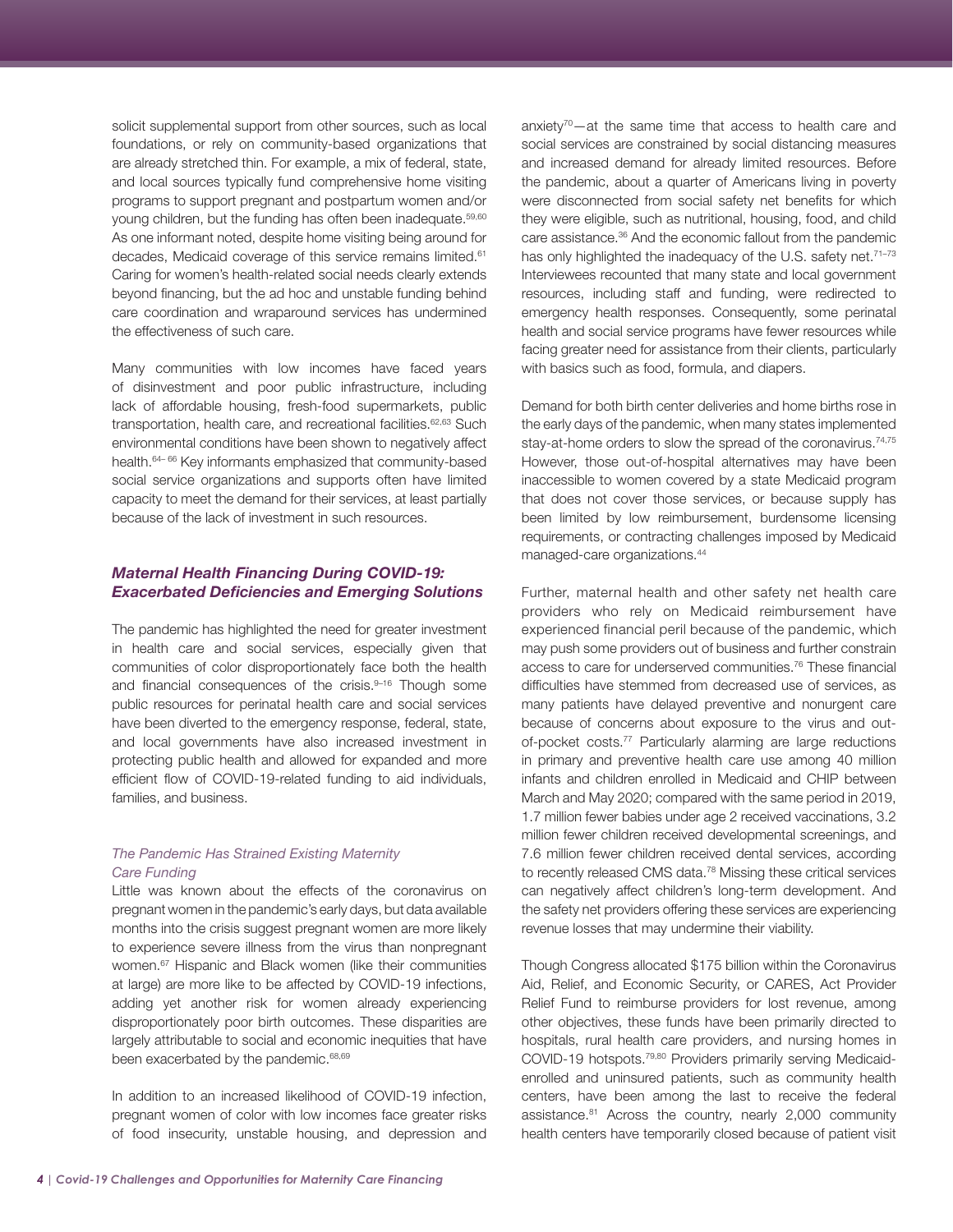<span id="page-4-0"></span>declines and staffing challenges, and some may close their doors permanently absent federal financial aid.<sup>[82,83](#page-10-0)</sup>

Unprecedented unemployment rates have resulted in more people becoming eligible for Medicaid as state spending to fight the pandemic has increased and state revenues have plunged because of falling income and declining sales tax revenues[.84](#page-10-0) These forces present monumental challenges for policymakers planning and budgeting for programs focused on maternal health. 85-[87](#page-11-0) Tennessee, Virginia, and Washington State paused their proposals to extend postpartum Medicaid coverage for up to one year because of anticipated budget constraints.[88,89](#page-11-0) Further, interviewees indicated they expect cuts in public funding for the next several budget cycles. Medicaid does not cover all of the health and health-related social services pregnant and postpartum women need, and when budgets are reduced, nonclinical services may be the first to be eliminated, particularly in fee-for-service reimbursement models. Moreover, Medicaid budget cuts may include provider payment reductions, which could worsen the financial position of many safety net health care providers and constrain already limited Medicaid provider networks.

#### *Silver Linings for Maternity Care*

After the national emergency declaration in early March, CMS began allowing states and providers additional flexibility to respond to the pandemic by temporarily waiving certain requirements in Medicaid and approving changes requested through Medicaid disaster relief state plan amendments.<sup>90,91</sup> State Medicaid programs began adopting measures intended to ease access to coverage and care previously restricted by Medicaid policy. Such measures have included removing cost-sharing requirements for certain services, suspending prior authorization requirements, and expanding provider capacity by allowing out-of-state providers to bill Medicaid and permitting some services to be provided in alternative settings. 92,93 Some states have also attempted to aid financially stressed providers through measures such as direct payments and increased reimbursement rates;<sup>[76,94,95](#page-11-0)</sup> North Carolina's Medicaid program increased reimbursement for free-standing birth centers by 5 percent.<sup>96</sup>

In addition, to receive the temporary 6.2 percentage-point increase in the federal Medicaid matching rate made available by the Families First Coronavirus Response Act, states must provide continuous coverage for Medicaid beneficiaries during the pandemic, including women who enroll on the basis of pregnancy. This effectively extends postpartum coverage beyond the 60-day limit for the duration of the public health emergency.[97,98](#page-11-0) However, this requirement does not apply to separate state CHIP programs, meaning pregnant women receiving maternity care through these programs cannot maintain that coverage beyond 60 days postpartum.<sup>99</sup> But even as some states pause or reverse their plans to permanently extend postpartum coverage, others continue pursuing this option.50 Georgia lawmakers approved a measure to apply for a waiver for extending postpartum Medicaid coverage to six months,[100](#page-11-0) and states such as Illinois and New Jersey have proposed postpartum expansions in their Medicaid Section 1115 demonstration requests, which are currently under review at CMS[.101,102](#page-11-0)

Some interviewees have noticed higher rates of virtual postpartum visits during the pandemic than in-person visits before the pandemic. This may be because virtual visits eliminate the need to secure child care and transportation and allow new mothers to focus on their newborns. Key informants therefore thought telehealth—which has grown exponentially during the pandemic, partially because of significant Medicaid  $flexibilities<sup>103</sup> - will remain an important tool for improving$ postpartum visit rates among Medicaid beneficiaries even after the pandemic. Many informants emphasized that virtual postpartum visits would need to incorporate the same services (e.g., depression screening, referrals) and continue to be reimbursed at the same rates as in-person visits. Some experts we spoke with believed some telehealth-facilitated maternity care should continue after the pandemic: though most prenatal care visits, particularly for women with high-risk pregnancies, should be conducted in person, components such as education or peer support may garner better participation virtually[.104](#page-11-0) Many early childhood home visiting programs also reported increased participation in virtual home visits[.105](#page-11-0)

Informants also reported that philanthropic donors were an important source of stability and added flexibility at the beginning of the pandemic. Foundations and other private funders quickly filled gaps left by diversion of public resources to acute care and were responsive to grantees' shifting priorities. Some organizations redirected funding from programs or activities effectively prohibited by stay-at-home orders (e.g., in-person support groups) to address families' immediate needs, such as assistance with food, diapers, and formula. Many foundations have pledged additional funding to support organizations serving individuals and families hit hard by the pandemic.<sup>106-[108](#page-12-0)</sup>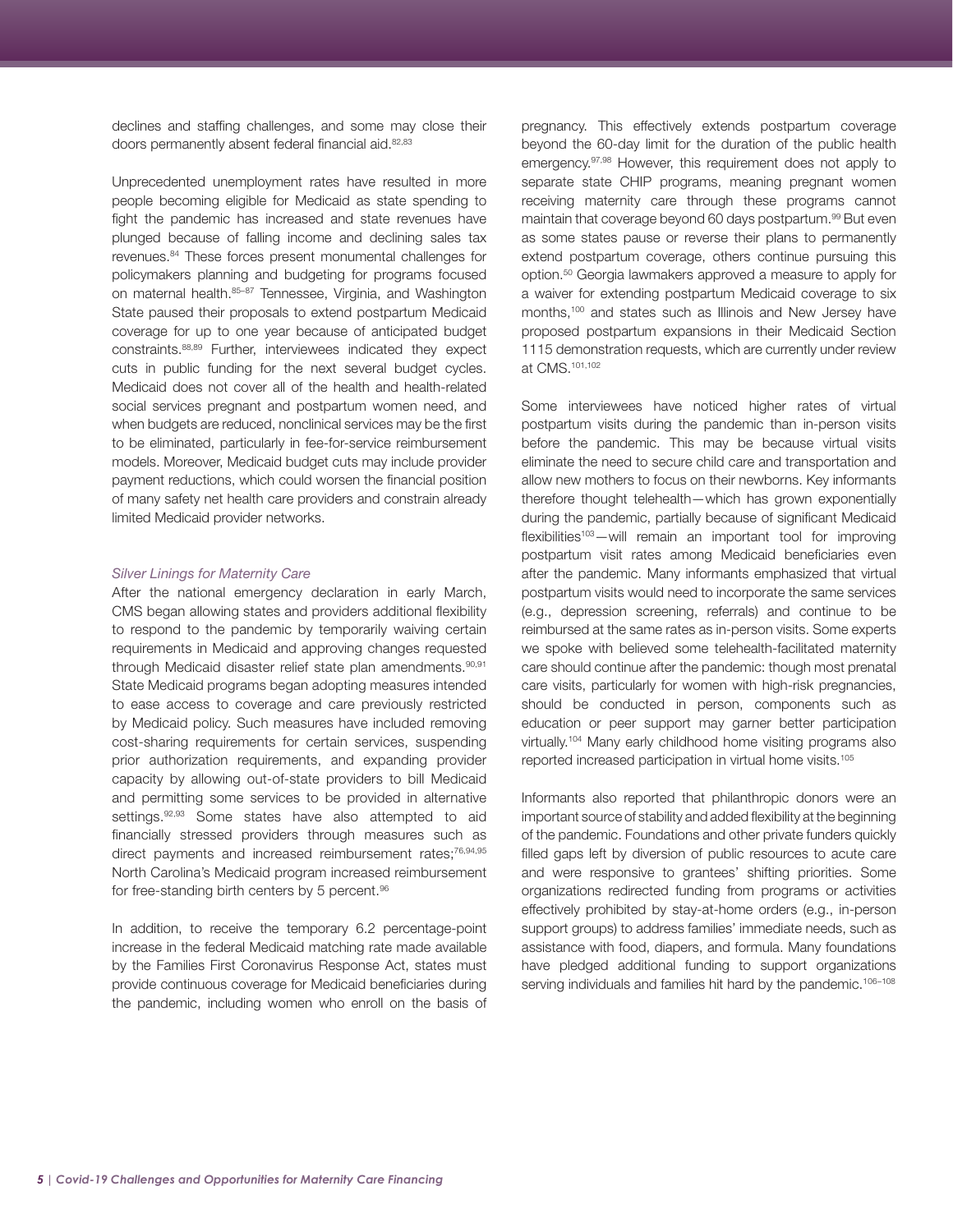## <span id="page-5-0"></span>*Maternal Health Financing Priorities for the Pandemic and Beyond*

As the United States struggles to contain the pandemic and revive the economy, looming state Medicaid budget shortfalls threaten funding for maternal health care. Social service and health care provider shortages, workforce challenges, and financial pressures may also be exacerbating disparities in maternal health outcomes. By drawing attention to these long-standing issues, the pandemic presents an opening for the United States to reevaluate maternal care payment and delivery, address these challenges, and promote equity during and after the pandemic.

## *Immediate Maternal Health Financing Priorities During the Pandemic*

Some emergency policy responses that expanded access to Medicaid coverage during the pandemic could improve maternal outcomes broadly and could be maintained and expanded during and beyond the pandemic. Federal and state governments can look to the following to promote equitable maternal health outcomes:

- › Permanently extend postpartum Medicaid coverage beyond 60 days. Uninsured new mothers face many challenges, including untreated pregnancy-related health conditions and unaffordable health care[.109](#page-12-0) Thus, continuous Medicaid coverage after delivery could improve new mothers' health outcomes and access to needed care. Even when the public health emergency subsides, the economy may take years to fully recover, potentially leaving many Americans—disproportionately people of color, people living in poverty, and unemployed people—without access to health insurance. Policy analysts, providers, and advocates have therefore called for permanent expansion of postpartum Medicaid coverage beyond the federal emergency declaration period[.110–112](#page-12-0) Given that many maternal deaths occur after delivery, several state maternal mortality review committees recommend extending Medicaid postpartum coverage beyond 60 days[.113–118](#page-12-0) Further, Congress is considering the Helping MOMS Act, which would allow states to extend Medicaid and CHIP coverage to one year postpartum.<sup>53,119</sup>
- › Ensure broad access to Medicaid. Access to health insurance coverage can help decrease maternal health disparities by increasing access to health care even before a woman becomes pregnant. Research shows women living in states that have expanded Medicaid under the Affordable Care Act have better access to preventive care, experience fewer adverse health outcomes during and after pregnancy, and have lower maternal mortality rates than women living in states that did not expand Medicaid.[120](#page-12-0) Adopting the Medicaid expansion is an urgent priority for the remaining states that have not done so.<sup>121</sup> States can promote better

access to Medicaid by streamlining eligibility and enrollment processes and permanently eliminating work requirements, cost sharing, and other eligibility and enrollment restrictions.<sup>122</sup>

- › Increase federal assistance to states. States face dire financial constraints, and expanding coverage for many more enrollees on Medicaid rolls could be nearly impossible without additional help from the federal government. The 6.2 percentage-point increase in the federal share of Medicaid spending is only about half of what states received during the Great Recession.<sup>123,124</sup> In addition, this temporary increase is set to expire at the end of the fiscal year quarter when the public health emergency ends, currently set for January 21, 2021.[98,125](#page-12-0) Several organizations, including the American College of Obstetricians and Gynecologists, the National Governors Association, and America's Essential Hospitals, have asked Congress to increase federal assistance for Medicaid by at least 12 percentage points relative to prepandemic levels.<sup>126,127</sup> In addition, the U.S. Government Accountability Office recently recommended Congress use a Medicaid funding formula that accounts for states' current economic conditions to permanently provide more timely and better-targeted assistance to state Medicaid programs in future economic downturns.<sup>128</sup>
- › Ensure funding for home visiting programs. Home visiting programs provide critical support to disadvantaged families at risk of poor maternal and health outcomes. These evidence-based programs have shown to improve maternal health and family economic security, as well as child health and school readiness.<sup>129</sup> Thus, they are critical during the pandemic, when so many families have been destabilized. Despite initial service disruptions, many home visiting programs have rapidly transitioned to a virtual environment, and they continue helping families navigate available assistance and secure their basic needs, as well as providing emotional support and domestic-violence interventions. In addition, home visitors help ensure pregnant women attend their prenatal appointments and newborns receive well-child visits and vaccinations.[105,130,131](#page-13-0) Home visiting advocates are calling on federal and state governments to make immediate and long-term investments, such as increasing funding for the Maternal, Infant, and Early Childhood Home Visiting program, to provide vital support to families in need during and after the pandemic.<sup>[132](#page-13-0)</sup>

### *Long-Term Maternal Health Financing Priorities Beyond the Pandemic*

The current and anticipated maternity care funding challenges highlight the need to ensure Medicaid covers care models and strategies that improve outcomes at a lower cost, and that Medicaid pays for maternity care in a way that promotes quality, equitable, and cost-effective care. Additionally, pregnant and postpartum women urgently require investments in social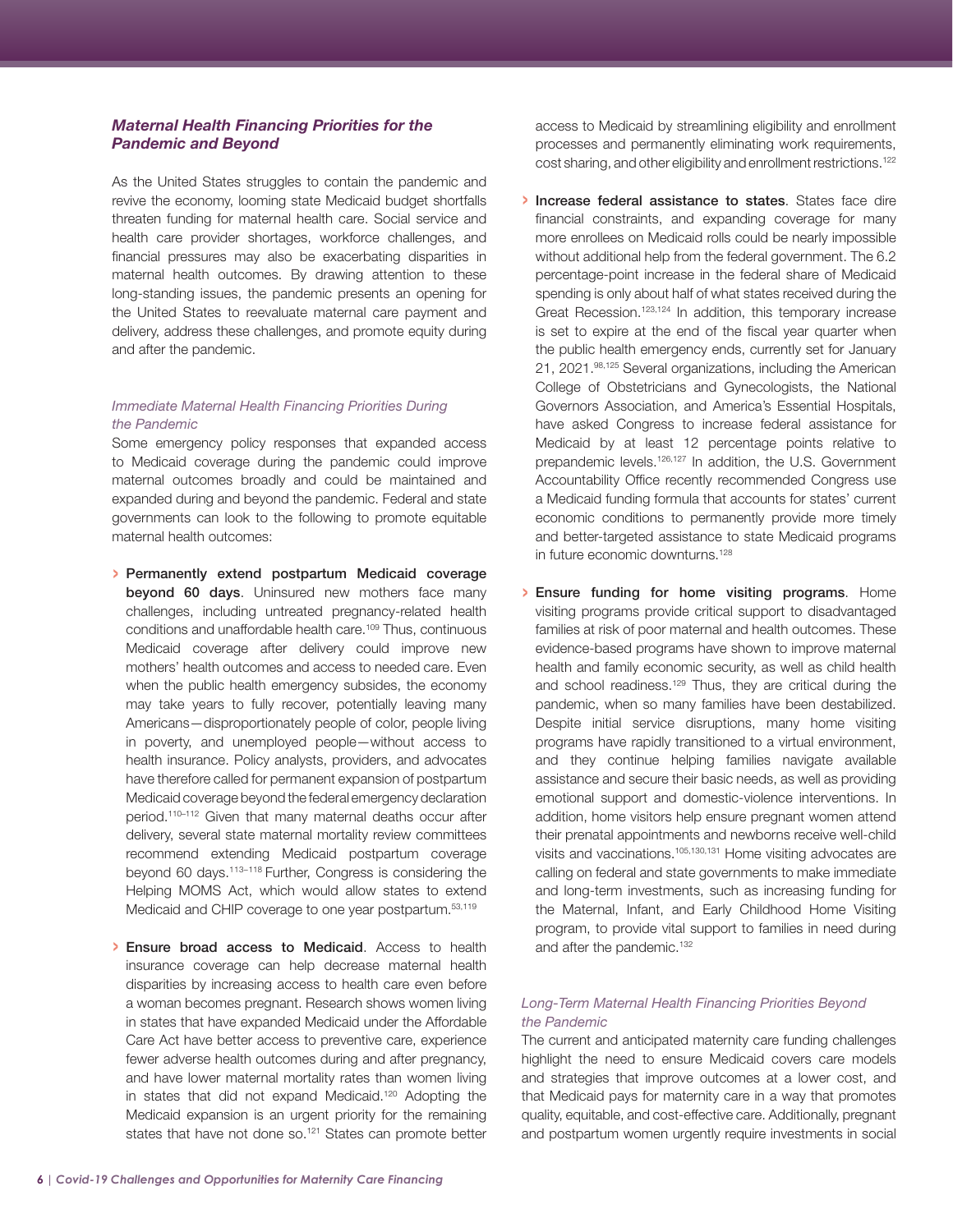<span id="page-6-0"></span>services and supports that address their health-related social needs. To achieve these goals, the following strategies could be considered by state and federal policymakers:

- › Ensure Medicaid provides reimbursement for evidenceinformed care. As states address forthcoming fiscal pressures, it is critical to focus on evidence-informed models and strategies, such as midwives, birth centers, and doulas, that have been shown to improve pregnant and postpartum women's health outcomes and meet their health-related social needs at a lower cost. A recently completed evaluation of enhanced prenatal care models for Medicaid beneficiaries implemented under the Strong Start for Mothers and Newborns initiative found that women receiving birth center and midwife care had better birth outcomes and less costly births than women who received traditional care.<sup>40</sup> Similarly, evidence suggests doula care improves maternal and infant health outcomes, including lower rates of cesarean deliveries and preterm births, and can reduce racial health disparities[.46,133–136](#page-13-0) Maternal health equity activists and advocates have elevated these models as approaches that advance health equity.<sup>137-139</sup>
- › Develop and implement value-based payment approaches for maternity care. Many stakeholders agreed state Medicaid programs must reevaluate payment approaches for maternity care and implement value-based models that incentivize high-quality care and integrate wraparound social services by tying reimbursement to outcomes and measures that promote health equity. New payment models tied to structural, process, and performance measures are urgently needed. These measures include early-initiation prenatal care; number of prenatal care visits attended by patient; provision of health education; provision of linguistically and culturally specific care; care continuity; patient satisfaction; screenings for substance use disorder, health-related social needs, and postpartum depression; and referrals to address identified health and social needs. To reward narrowing racial and ethnic maternal health inequities, payment models tied to risk-adjusted mother and infant outcome measures, such as rates of postpartum complications, cesarean sections, preterm births, and newborns with low birth weight, must be developed. And to create and sustain these payment models, states will also need to invest in better data collection systems.<sup>140</sup>
- › Promote high-quality maternity care through managedcare contracting. To better integrate and coordinate care for pregnant enrollees and encourage use of alternative payment models for maternity care, state Medicaid programs could leverage their purchasing power and incorporate requirements or incentives in managed-care contracts. States could require that managed-care organizations screen for and address enrollees' social needs, contract with birth centers, or report on maternal health equity measures. An increasing number of states already uses managedcare contracts to address Medicaid beneficiaries' healthrelated social needs, such as by requiring managed-care organizations to screen beneficiaries for certain conditions and refer them to social services, or to collaborate with community-based organizations to address enrollees' social needs.<sup>[141](#page-13-0)</sup>
- › Shore up social safety net programs. To improve the availability and capacity of social services and supports, including funding for housing, nutritional assistance, and child care, considerable investments are needed at the federal, state, and local levels. Though the health care sector has been increasing capacity for addressing patients' healthrelated social needs.<sup>142</sup> it is not clear that health care dollars are a viable or efficient source for ensuring all communities have the resources needed to meet needs of residents with low incomes, particularly amid the economic fallout from the pandemic.

## *Conclusion*

The COVID-19 crisis shed new light on the deep racial health disparities that have long manifested in poor maternal health outcomes and misaligned incentives for payment for maternity care services in the United States. Though the pandemic could detract attention and funding from maternal health and further worsen maternal health inequities, it could also catalyze a shift toward a health care system where egregious disparities are no longer tolerated. As the United States navigates the pandemic and plans for recovery, it has critical opportunities to prioritize changes that reduce maternal mortality and eliminate racial disparities in maternal and infant health outcomes.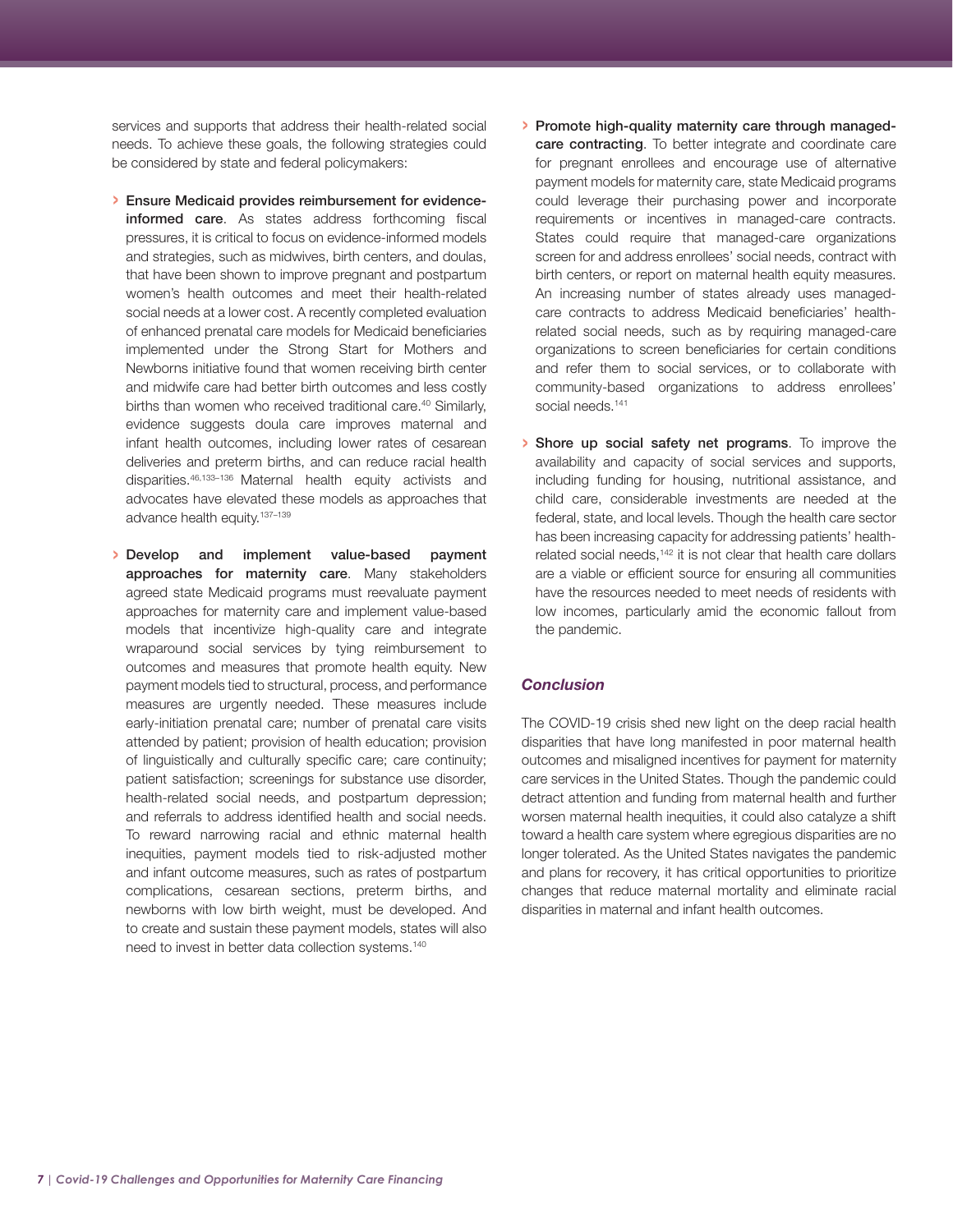# <span id="page-7-0"></span>**References**

- [1](#page-0-0) Delbanco S, Lehan M, Montalvo T, Levin-Scherz J. The rising U.S. maternal mortality rate demands action from employers. *Harvard Business Review*. June 28, 2019. <https://hbr.org/2019/06/the-rising-u-s-maternal-mortality-rate-demands-action-from-employers>. Accessed October 12, 2020.
- [2](#page-0-0) We recognize some people who become pregnant and give birth do not identify as women. In this brief, we use "women" and "mothers" as shorthand for all people who might need pregnancy, birth, and postpartum care. "Maternal care" includes these services and anyone requiring them.
- [3](#page-0-0) Centers for Disease Control and Prevention. *Racial and Ethnic Disparities Continue in Pregnancy-Related Deaths*. Atlanta: Centers for Disease Control and Prevention; 2019.<https://www.cdc.gov/media/releases/2019/p0905-racial-ethnic-disparities-pregnancy-deaths.html>. Accessed October 12, 2020.
- [4](#page-0-0) The impact of institutional racism on maternal and child health. National Institute for Children's Health Quality website. [https://www.nichq.org/insight/](https://www.nichq.org/insight/impact-institutional-racism-maternal-and-child-health) [impact-institutional-racism-maternal-and-child-health](https://www.nichq.org/insight/impact-institutional-racism-maternal-and-child-health). Accessed October 12, 2020.
- 5 Taylor J, Novoa C, Hamm K, Phadke S. *Eliminating Racial Disparities in Maternal and Infant Mortality*. Washington: Center for American Progress; 2019. <https://www.americanprogress.org/issues/women/reports/2019/05/02/469186/eliminating-racial-disparities-maternal-infant-mortality/>. Accessed October 12, 2020.
- 6 Worcester S. The American maternal mortality crisis: The role of racism and bias. *Ob.Gyn. News*. May 5, 2020. [https://www.mdedge.com/obgyn/](https://www.mdedge.com/obgyn/article/221705/obstetrics/american-maternal-mortality-crisis-role-racism-and-bias) [article/221705/obstetrics/american-maternal-mortality-crisis-role-racism-and-bias.](https://www.mdedge.com/obgyn/article/221705/obstetrics/american-maternal-mortality-crisis-role-racism-and-bias) Accessed October 12, 2020.
- 7 McLemore MR. To prevent women from dying in childbirth, first stop blaming them. *Scientific American*. May 1, 2019. [https://www.scientificamerican.com/](https://www.scientificamerican.com/article/to-prevent-women-from-dying-in-childbirth-first-stop-blaming-them) [article/to-prevent-women-from-dying-in-childbirth-first-stop-blaming-them](https://www.scientificamerican.com/article/to-prevent-women-from-dying-in-childbirth-first-stop-blaming-them). Accessed October 12, 2020.
- [8](#page-0-0) Wise A. Structural racism in medicine worsens the health of Black women and infants. *Rewire News Group*. January 17, 2020. [https://rewirenewsgroup.](https://rewirenewsgroup.com/article/2020/01/17/structural-racism-in-medicine-worsens-the-health-of-black-women-and-infants/) [com/article/2020/01/17/structural-racism-in-medicine-worsens-the-health-of-black-women-and-infants/](https://rewirenewsgroup.com/article/2020/01/17/structural-racism-in-medicine-worsens-the-health-of-black-women-and-infants/). Accessed October 12, 2020.
- [9](#page-0-0) Hatcher S, Agnew-Brune C, Anderson M, et al. COVID-19 among American Indian and Alaska Native persons—23 states, January 31–July 3, 2020. *Morbidity and Mortality Weekly Report* 2020;69(34):1166–69. [http://dx.doi.org/10.15585/mmwr.mm6934e1.](http://dx.doi.org/10.15585/mmwr.mm6934e1) Published August 28, 2020. Accessed October 12, 2020.
- 10 Price-Haywood EG, Burton J, Fort D, Seoane L. Hospitalization and mortality among Black patients and white patients with COVID-19. *New England Journal of Medicine* 2020;382:2534–43. <https://www.nejm.org/doi/10.1056/NEJMsa2011686>. Published June 25, 2020. Accessed October 12, 2020.
- 11 Stokes EK, Zambrano LD, Anderson KN, et al. Coronavirus disease 2019 case surveillance—United States, January 22–May 30, 2020. *Morbidity and Mortality Weekly Report* 2020;69(24):759–65.<http://dx.doi.org/10.15585/mmwr.mm6924e2>. Published June 19, 2020. Accessed October 12, 2020.
- 12 Killerby ME, Link-Gelles R, Haight SC, et al. Characteristics associated with hospitalization among patients with COVID-19—Metropolitan Atlanta, Georgia, March–April 2020. *Morbidity and Mortality Weekly Report* 2020;69(25):790–94. [http://dx.doi.org/10.15585/mmwr.mm6925e1.](http://dx.doi.org/10.15585/mmwr.mm6925e1) Published June 26, 2020. Accessed October 12, 2020.
- 13 Gold JAW, Wong KK, Szablewski CM, et al. Characteristics and clinical outcomes of adult patients hospitalized with COVID-19—Georgia, March 2020. *Morbidity and Mortality Weekly Report* 2020;69(18):545–50. [http://dx.doi.org/10.15585/mmwr.mm6918e1.](http://dx.doi.org/10.15585/mmwr.mm6918e1) Published May 8, 2020. Accessed October 12, 2020.
- 14 Brown S. (2020). *How COVID-19 Is Affecting Black and Latino Families' Employment and Financial Well-Being.* Urban Institute. [https://www.urban.org/](https://www.urban.org/urban-wire/how-covid-19-affecting-black-and-latino-families-employment-and-financial-well-being) [urban-wire/how-covid-19-affecting-black-and-latino-families-employment-and-financial-well-being](https://www.urban.org/urban-wire/how-covid-19-affecting-black-and-latino-families-employment-and-financial-well-being).
- 15 Gould E, Wilson V. *Black Workers Face Two of the Most Lethal Preexisting Conditions for Coronavirus—Racism and Economic Inequality*. Washington: Economic Policy Institute; 2020. [https://www.epi.org/publication/black-workers-covid/.](https://www.epi.org/publication/black-workers-covid/) Accessed October 12, 2020.
- [16](#page-0-0) Kinder M, Ross M. *Reopening America: Low-Wage Workers Have Suffered Badly From COVID-19 So Policymakers Should Focus on Equity*. Washington: Brookings Institution; 2020. [https://www.brookings.edu/research/reopening-america-low-wage-workers-have-suffered-badly-from-covid-19-so](https://www.brookings.edu/research/reopening-america-low-wage-workers-have-suffered-badly-from-covid-19-so-policymakers-should-focus-on-equity/)[policymakers-should-focus-on-equity/](https://www.brookings.edu/research/reopening-america-low-wage-workers-have-suffered-badly-from-covid-19-so-policymakers-should-focus-on-equity/). Accessed October 12, 2020.
- [17](#page-0-0) Medicaid and CHIP Payment and Access Commission. Medicaid's role in financing maternity care. 2020. [https://www.macpac.gov/wp-content/](https://www.macpac.gov/wp-content/uploads/2020/01/Medicaid%E2%80%99s-Role-in-Financing-Maternity-Care.pdf) [uploads/2020/01/Medicaid%E2%80%99s-Role-in-Financing-Maternity-Care.pdf.](https://www.macpac.gov/wp-content/uploads/2020/01/Medicaid%E2%80%99s-Role-in-Financing-Maternity-Care.pdf) Published January 2020. Accessed October 12, 2020.
- [18](#page-0-0) Births financed by Medicaid. Henry J. Kaiser Family Foundation website. [https://www.kff.org/medicaid/state-indicator/births-financed-by-medicaid.](https://www.kff.org/medicaid/state-indicator/births-financed-by-medicaid) Accessed October 12, 2020.
- [19](#page-0-0) We use "perinatal" to describe the full antenatal and postpartum experience, rather than just the few weeks before and after delivery.
- [20](#page-2-0) Callaghan WM. Overview of maternal mortality in the United States. *Seminars in Perinatology* 2012;36(1):2–6. [https://doi.org/10.1053/j.](https://doi.org/10.1053/j.semperi.2011.09.002) [semperi.2011.09.002.](https://doi.org/10.1053/j.semperi.2011.09.002) Published February 2012. Accessed October 12, 2020.
- 21 Creanga AA, Syverson C, Seed K, Callaghan WM. Pregnancy-related mortality in the United States, 2011–2013. *Obstetrics and Gynecology* 2017;130(2):366–73. [https://doi.org/10.1097/aog.0000000000002114.](https://doi.org/10.1097/aog.0000000000002114) Published August 2017. Accessed October 12, 2020.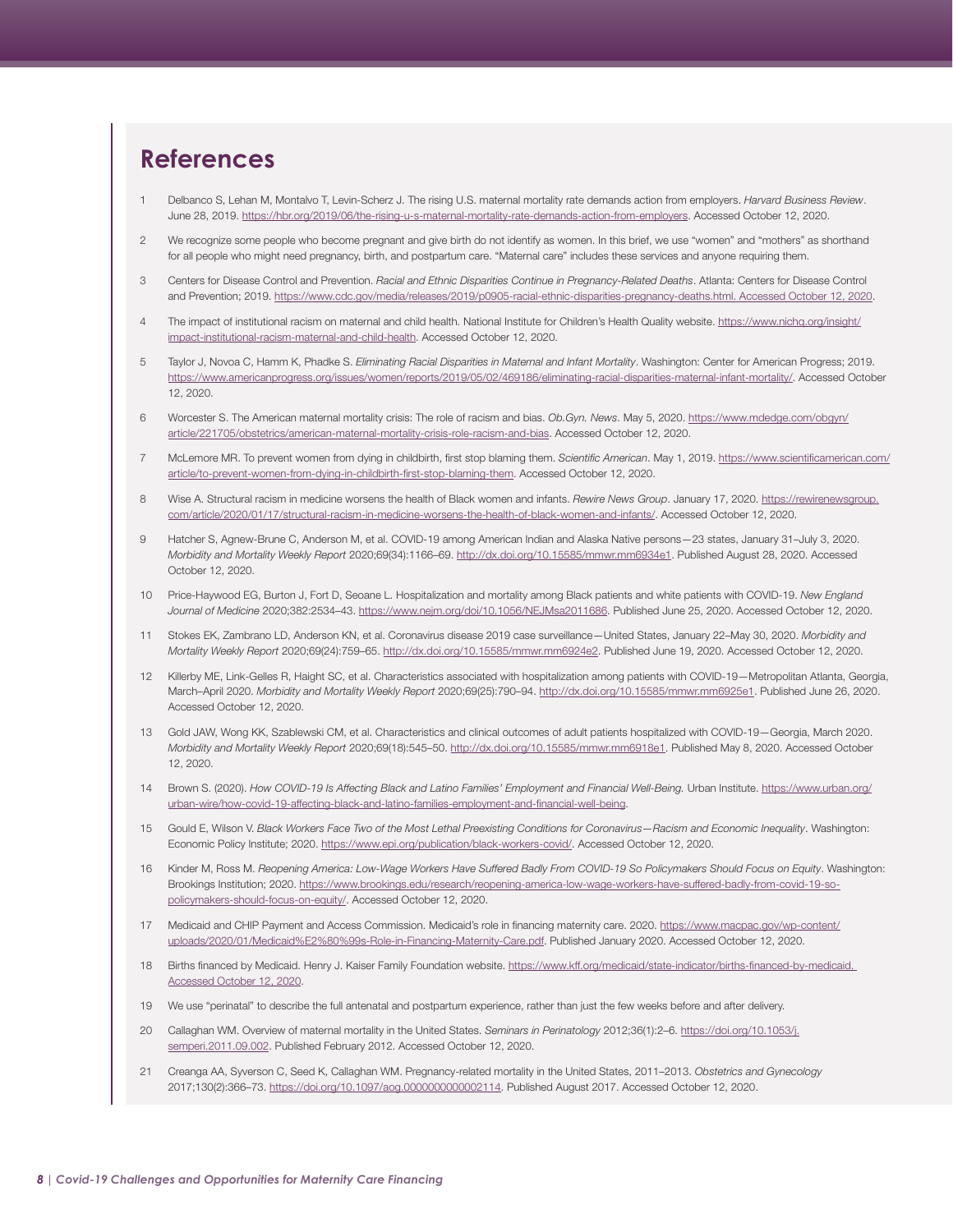- <span id="page-8-0"></span>22 Saftlas AF, Koonin LM, Atrash HK. Racial disparity in pregnancy-related mortality associated with livebirth: Can established risk factors explain it? *American Journal of Epidemiology* 2000;152(5):413–19.<https://doi.org/10.1093/aje/152.5.413>. Published September 1, 2000. Accessed October 12, 2020.
- 23 Singh GK. *Maternal Mortality in the United States, 1935–2007: Substantial Racial/Ethnic, Socioeconomic, and Geographic Disparities Persist*. Rockville, MD: U.S. Department of Health and Human Services, Health Resources and Services Administration; 2010. [https://www.hrsa.gov/ourstories/mchb75th/](https://www.hrsa.gov/ourstories/mchb75th/mchb75maternalmortality.pdf) [mchb75maternalmortality.pdf.](https://www.hrsa.gov/ourstories/mchb75th/mchb75maternalmortality.pdf) Accessed October 12, 2020.
- [24](#page-2-0) Moaddab A, Dildy GA, Brown HL, et al. Health care disparity and state-specific pregnancy-related mortality in the United States, 2005–2014. *Obstetrics and Gynecology* 2016;128(4):869–75. [https://doi.org/10.1097/aog.0000000000001628.](https://doi.org/10.1097/aog.0000000000001628) Published October 2016. Accessed October 12, 2020.
- [25](#page-2-0) Committee on Health Care for Underserved Women. Importance of social determinants of health and cultural awareness in the delivery of reproductive health care. Opinion no. 729. *Obstetrics and Gynecology* 2018;131:e43–e48. [https://www.acog.org/clinical/clinical-guidance/committee-opinion/](https://www.acog.org/clinical/clinical-guidance/committee-opinion/articles/2018/01/importance-of-social-determinants-of-health-and-cultural-awareness-in-the-delivery-of-reproductive-health-care) [articles/2018/01/importance-of-social-determinants-of-health-and-cultural-awareness-in-the-delivery-of-reproductive-health-care.](https://www.acog.org/clinical/clinical-guidance/committee-opinion/articles/2018/01/importance-of-social-determinants-of-health-and-cultural-awareness-in-the-delivery-of-reproductive-health-care) Published January 2018. Accessed October 12, 2020.
- 26 Johnson SR. Maternal mortality crisis fueled by fragmented care. *Modern Healthcare*. June 15, 2019. [https://www.modernhealthcare.com/safety-quality/](https://www.modernhealthcare.com/safety-quality/maternal-mortality-crisis-fueled-fragmented-care) [maternal-mortality-crisis-fueled-fragmented-care](https://www.modernhealthcare.com/safety-quality/maternal-mortality-crisis-fueled-fragmented-care). Accessed October 12, 2020.
- [27](#page-2-0) Wong PC, Kitsantas P. A review of maternal mortality and quality of care in the U.S.A. *Journal of Maternal-Fetal and Neonatal Medicine* 2019;33(19):3355– 67. [https://doi.org/10.1080/14767058.2019.1571032.](https://doi.org/10.1080/14767058.2019.1571032) Published February 3, 2019. Accessed October 12, 2020.
- [28](#page-2-0) In some states, CHIP is an important coverage option for women who do not quality for Medicaid based on income or immigration status. For simplicity, however, we discuss only Medicaid throughout, because CHIP covers a much smaller proportion of pregnant women overall.
- 29 Association of State and Territorial Health Officials. State Children's Health Insurance Program (S-CHIP) coverage during pregnancy. 2016. [https://www.](https://www.astho.org/Maternal-and-Child-Health/State-Childrens-Health-Insurance-Program-S-CHIP-Coverage-During-Pregnancy/) [astho.org/Maternal-and-Child-Health/State-Childrens-Health-Insurance-Program-S-CHIP-Coverage-During-Pregnancy/](https://www.astho.org/Maternal-and-Child-Health/State-Childrens-Health-Insurance-Program-S-CHIP-Coverage-During-Pregnancy/). Accessed October 12, 2020.
- [30](#page-2-0) Medicaid and CHIP Payment and Access Commission. Medicaid's role in financing maternity care. 2020. [https://www.macpac.gov/wp-content/](https://www.macpac.gov/wp-content/uploads/2020/01/Medicaid%E2%80%99s-Role-in-Financing-Maternity-Care.pdf) [uploads/2020/01/Medicaid%E2%80%99s-Role-in-Financing-Maternity-Care.pdf.](https://www.macpac.gov/wp-content/uploads/2020/01/Medicaid%E2%80%99s-Role-in-Financing-Maternity-Care.pdf) Published January 2020. Accessed October 12, 2020.
- [31](#page-2-0) Gifford K, Walls J, Ranji U, Salganicoff A, Gomez I. *Medicaid Coverage of Pregnancy and Perinatal Benefits: Results From a State Survey*. Menlo Park, CA: Henry J. Kaiser Family Foundation; 2017. [https://www.kff.org/womens-health-policy/report/medicaid-coverage-of-pregnancy-and-perinatal-benefits](https://www.kff.org/womens-health-policy/report/medicaid-coverage-of-pregnancy-and-perinatal-benefits-results-from-a-state-survey/)[results-from-a-state-survey/.](https://www.kff.org/womens-health-policy/report/medicaid-coverage-of-pregnancy-and-perinatal-benefits-results-from-a-state-survey/) Accessed October 12, 2020.
- [32](#page-2-0) Holgash K, Heberlein M. (2019). *Physician Acceptance of New Medicaid Patients: What Matters and What Doesn't*. *Health Affairs Blog*. [https://www.](https://www.healthaffairs.org/do/10.1377/hblog20190401.678690/full/) [healthaffairs.org/do/10.1377/hblog20190401.678690/full/](https://www.healthaffairs.org/do/10.1377/hblog20190401.678690/full/).
- [33](#page-2-0) Renfrow J. Study: States lack guidelines for using Medicaid funding for social services. *Fierce Healthcare*. May 10, 2019. [https://www.fiercehealthcare.com/](https://www.fiercehealthcare.com/payer/states-without-guidelines-for-medicaid-funding-social-services) [payer/states-without-guidelines-for-medicaid-funding-social-services.](https://www.fiercehealthcare.com/payer/states-without-guidelines-for-medicaid-funding-social-services) Accessed October 12, 2020.
- 34 Katch H. *Medicaid Can Partner with Housing Providers and Others to Address Enrollees' Social Needs*. Washington: Center on Budget and Policy Priorities; 2020. [https://www.cbpp.org/research/health/medicaid-can-partner-with-housing-providers-and-others-to-address-enrollees-social.](https://www.cbpp.org/research/health/medicaid-can-partner-with-housing-providers-and-others-to-address-enrollees-social) Accessed October 12, 2020.
- 35 Nuamah A, Opthof E. (2020). *On My Block: The Impact of Community Resources on Health Outcomes and Medical Spending*. Center for Health Care Strategies Inc. [https://www.chcs.org/on-my-block-the-impact-of-community-resources-on-health-outcomes-and-medical-spending/.](https://www.chcs.org/on-my-block-the-impact-of-community-resources-on-health-outcomes-and-medical-spending/)
- [36](#page-2-0) Minton S, Giannarelli L. Five things you may not know about the U.S. social safety net. Urban Institute. 2020. [https://www.urban.org/research/publication/](https://www.urban.org/research/publication/five-things-you-may-not-know-about-us-social-safety-net) [five-things-you-may-not-know-about-us-social-safety-net.](https://www.urban.org/research/publication/five-things-you-may-not-know-about-us-social-safety-net) Published February 4, 2019. Accessed October 12, 2020.
- [37](#page-2-0) Health Care Payment Learning and Action Network. Clinical episode payment models: Maternity care. 2016. [http://hcp-lan.org/workproducts/maternity](http://hcp-lan.org/workproducts/maternity-whitepaper-final.pdf)[whitepaper-final.pdf](http://hcp-lan.org/workproducts/maternity-whitepaper-final.pdf). Accessed October 12, 2020.
- [38](#page-2-0) Centers for Medicare & Medicaid Services, Center for Medicaid and CHIP Services. Lessons learned about payment strategies to improve postpartum care in Medicaid and CHIP. 2019. <https://www.medicaid.gov/medicaid/quality-of-care/downloads/postpartum-payment-strategies.pdf>. Accessed October 12, 2020.
- [39](#page-2-0) Maternity care. Center for Healthcare Quality and Payment Reform website.<http://www.chqpr.org/maternitycare.html>. Accessed October 12, 2020.
- [40](#page-2-0) Centers for Medicare & Medicaid Services. Findings at a glance: Strong Start for Mothers and Newborns: Evaluation of full performance period (2018). [https://innovation.cms.gov/files/reports/strongstart-prenatal-fg-finalevalrpt.pdf.](https://innovation.cms.gov/files/reports/strongstart-prenatal-fg-finalevalrpt.pdf) Accessed October 12, 2020.
- [41](#page-2-0) Medicaid benefits: Freestanding birth center services. Henry J. Kaiser Family Foundation website. [https://www.kff.org/other/state-indicator/medicaid](https://www.kff.org/other/state-indicator/medicaid-benefits-freestanding-birth-center-services/?currentTimeframe=0&sortModel=%7B%22colId%22:%22Location%22,%22sort%22:%22asc%22%7D)[benefits-freestanding-birth-center-services/?currentTimeframe=0&sortModel=%7B%22colId%22:%22Location%22,%22sort%22:%22asc%22%7D](https://www.kff.org/other/state-indicator/medicaid-benefits-freestanding-birth-center-services/?currentTimeframe=0&sortModel=%7B%22colId%22:%22Location%22,%22sort%22:%22asc%22%7D). Accessed October 12, 2020.
- [42](#page-2-0) Variations in 2015 Medicaid CNM/CM reimbursement for normal vaginal delivery (CPT 59400): How attractive is your state to these high value providers? American College of Nurse-Midwives website. [https://www.midwife.org/acnm/files/ccLibraryFiles/Filename/000000005129/MedicaidPayment-CPT59400.](https://www.midwife.org/acnm/files/ccLibraryFiles/Filename/000000005129/MedicaidPayment-CPT59400.pdf) [pdf.](https://www.midwife.org/acnm/files/ccLibraryFiles/Filename/000000005129/MedicaidPayment-CPT59400.pdf) Accessed October 13, 2020.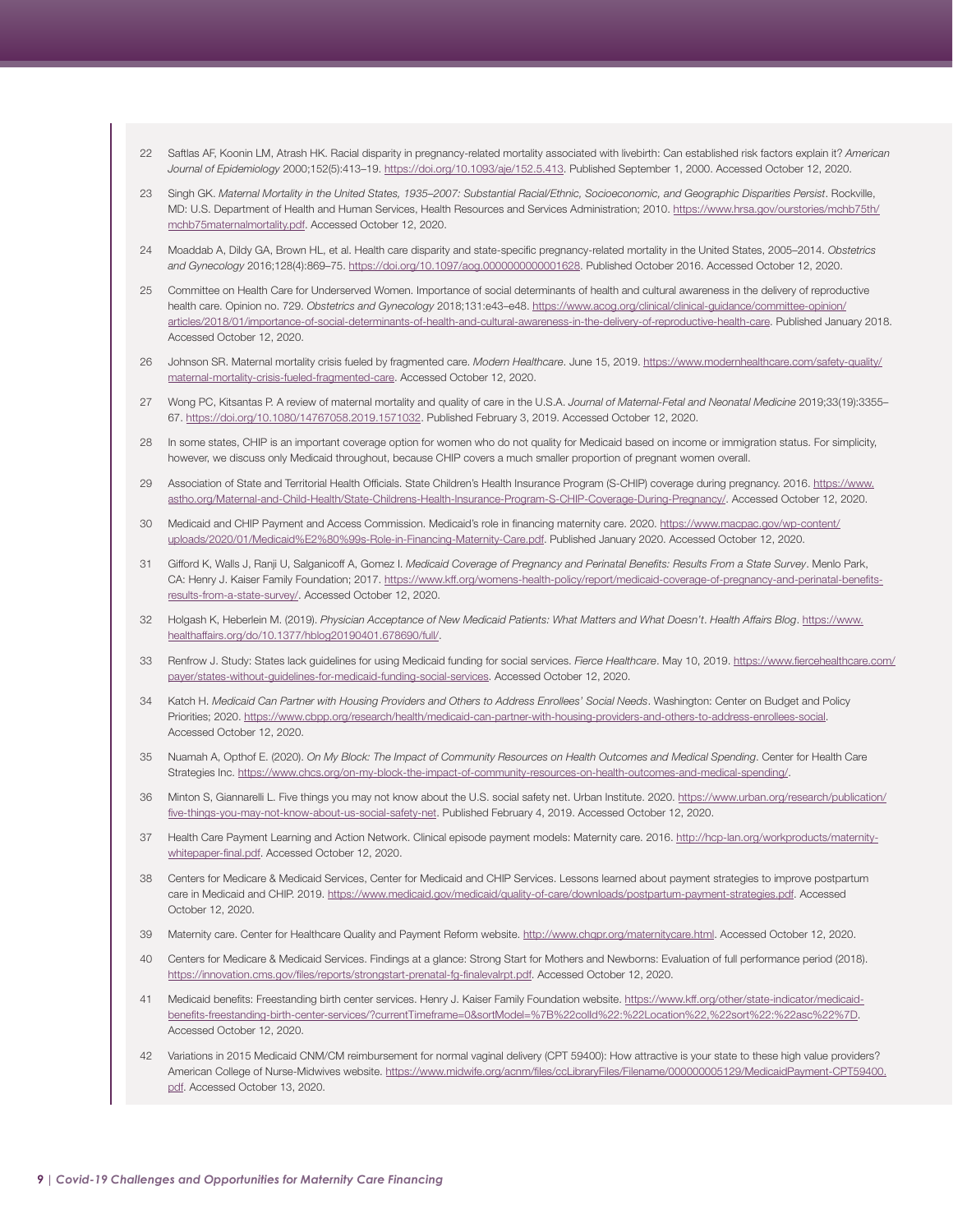- <span id="page-9-0"></span>43 Hill I, Dubay L, Courtot B, et al. *Strong Start for Mothers and Newborns Evaluation: Year 5 Project Synthesis. Volume 1: Cross-Cutting Findings*. Baltimore: Centers for Medicare & Medicaid Services; 2018. <https://downloads.cms.gov/files/cmmi/strongstart-prenatal-finalevalrpt-v1.pdf>. Accessed October 13, 2020.
- [44](#page-2-0) Benatar S. (2020). *Enhanced Medicaid Support for Out-of-Hospital Births Could Protect Moms and Babies and Reduce Hospital Strain*. Urban Institute. [https://www.urban.org/urban-wire/enhanced-medicaid-support-out-hospital-births-could-protect-moms-and-babies-and-reduce-hospital-strain.](https://www.urban.org/urban-wire/enhanced-medicaid-support-out-hospital-births-could-protect-moms-and-babies-and-reduce-hospital-strain)
- [45](#page-2-0) Gebel C, Hodin S. (2020). *Expanding Access to Doula Care: State of the Union*. Maternal Health Task Force. [https://www.mhtf.org/2020/01/08/expanding](https://www.mhtf.org/2020/01/08/expanding-access-to-doula-care/)[access-to-doula-care/.](https://www.mhtf.org/2020/01/08/expanding-access-to-doula-care/)
- [46](#page-2-0) Gruber KJ, Cupito SH, Dobson CF. Impact of doulas on healthy birth outcomes. *Journal of Perinatal Education* 2013;22(1):49–58. [https://www.ncbi.nlm.nih.](https://www.ncbi.nlm.nih.gov/pmc/articles/PMC3647727/) [gov/pmc/articles/PMC3647727](https://www.ncbi.nlm.nih.gov/pmc/articles/PMC3647727/)/. Accessed October 12, 2020.
- [47](#page-2-0) Dekker R. Evidence on: Doulas. Evidence Based Birth website. <https://evidencebasedbirth.com/the-evidence-for-doulas/>. Published March 27, 2013. Accessed October 13, 2020.
- [48](#page-2-0) Hill I, Benatar S, Courtot B. et al. Strong Start for Mothers and Newborns Evaluation: Year 4 Annual Report. Volume 1: Cross-Cutting Findings. Baltimore: Centers for Medicare & Medicaid Services; 2018. [https://downloads.cms.gov/files/cmmi/strongstart-snhancedprenatalcaremodels\\_evalrptyr4v1.pdf.](https://downloads.cms.gov/files/cmmi/strongstart-snhancedprenatalcaremodels_evalrptyr4v1.pdf) Accessed October 13, 2020.
- [49](#page-2-0) Pregnancy-related deaths. Centers for Disease Control and Prevention website.<https://www.cdc.gov/vitalsigns/maternal-deaths/>. Updated May 7, 2019. Accessed October 13, 2020.
- [50](#page-2-0) View each state's efforts to extend Medicaid coverage to postpartum women. National Academy for State Health Policy website. [https://www.nashp.org/](https://www.nashp.org/view-each-states-efforts-to-extend-medicaid-coverage-to-postpartum-women/) [view-each-states-efforts-to-extend-medicaid-coverage-to-postpartum-women/.](https://www.nashp.org/view-each-states-efforts-to-extend-medicaid-coverage-to-postpartum-women/) Updated September 29, 2020. Accessed October 13, 2020.
- [51](#page-2-0) Ranji U, Gomez I, Salganicoff A. Expanding postpartum Medicaid coverage. Henry J. Kaiser Family Foundation. 2019. [https://www.kff.org/womens-health](https://www.kff.org/womens-health-policy/issue-brief/expanding-postpartum-medicaid-coverage/)[policy/issue-brief/expanding-postpartum-medicaid-coverage/](https://www.kff.org/womens-health-policy/issue-brief/expanding-postpartum-medicaid-coverage/). Published May 22, 2019. Accessed October 13, 2020.
- [52](#page-2-0) Table 5: Medicaid income eligibility limits for adults as a percent of the federal poverty level, January 2019. Henry J. Kaiser Family Foundation website. <http://files.kff.org/attachment/Report-Medicaid-and-CHIP-Eligibility-as-of-Jan-2019-Table-5>. Accessed October 13, 2020.
- [53](#page-2-0) [Helping MOMS Act of 2020](https://www.congress.gov/bill/116th-congress/house-bill/4996/text), H.R. 4996. 116th Cong. (2019–20).
- [54](#page-2-0) Eckert E. (2020). *It's Past Time to Provide Continuous Medicaid Coverage for One Year Postpartum*. *Health Affairs Blog*. [https://www.healthaffairs.org/](https://www.healthaffairs.org/do/10.1377/hblog20200203.639479/.) [do/10.1377/hblog20200203.639479/.](https://www.healthaffairs.org/do/10.1377/hblog20200203.639479/.)
- [55](#page-2-0) National Partnership for Women and Families. Black women's maternal health: A multifaceted approach to addressing persistent and dire health disparities. 2018.<https://www.nationalpartnership.org/our-work/health/reports/black-womens-maternal-health.html>. Published April 2018. Accessed October 13, 2020.
- [56](#page-2-0) Vilda D, Wallace M, Dyer L, Harville E, Theall K. Income inequality and racial disparities in pregnancy-related mortality in the U.S. *SSM—Population Health* 2019;9:100477. [https://dx.doi.org/10.1016%2Fj.ssmph.2019.100477.](https://dx.doi.org/10.1016%2Fj.ssmph.2019.100477) Published August 28, 2019. Accessed October 13, 2020.
- [57](#page-2-0) Muse S. *Setting the Standard for Holistic Care of and for Black Women*. Atlanta: Black Mamas Matter Alliance; 2018. [http://blackmamasmatter.org/wp](http://blackmamasmatter.org/wp-content/uploads/2018/04/BMMA_BlackPaper_April-2018.pdf)[content/uploads/2018/04/BMMA\\_BlackPaper\\_April-2018.pdf](http://blackmamasmatter.org/wp-content/uploads/2018/04/BMMA_BlackPaper_April-2018.pdf). Accessed October 13, 2020.
- [58](#page-2-0) Hill I, Hogan S, Palmer L, et al. *Medicaid Outreach and Enrollment for Pregnant Women: What Is the State of the Art?* Washington: Urban Institute; 2009. [https://www.urban.org/sites/default/files/publication/30386/411898-Medicaid-Outreach-and-Enrollment-for-Pregnant-Women-What-Is-the-State-of-the-](https://www.urban.org/sites/default/files/publication/30386/411898-Medicaid-Outreach-and-Enrollment-for-Pregnant-Women-What-Is-the-State-of-the-Art-.PDF)[Art-.PDF](https://www.urban.org/sites/default/files/publication/30386/411898-Medicaid-Outreach-and-Enrollment-for-Pregnant-Women-What-Is-the-State-of-the-Art-.PDF). Accessed October 13, 2020.
- [59](#page-3-0) Herzfeldt-Kamprath R, Calsyn M, Huelskoetter T. *Medicaid and Home Visiting: Best Practices From States*. Washington: Center for American Progress; 2017. [https://www.americanprogress.org/issues/early-childhood/reports/2017/01/25/297160/medicaid-and-home-visiting/.](https://www.americanprogress.org/issues/early-childhood/reports/2017/01/25/297160/medicaid-and-home-visiting/) Accessed October 13, 2020.
- [60](#page-3-0) Wright Burak E. (2019). *How Are States Using Medicaid to Pay for Home Visiting? New Paper Offers More Clarity*. Georgetown University Health Policy Institute, Center for Children and Families. [https://ccf.georgetown.edu/2019/01/24/how-are-states-using-medicaid-to-pay-for-home-visiting-new-paper](https://ccf.georgetown.edu/2019/01/24/how-are-states-using-medicaid-to-pay-for-home-visiting-new-paper-offers-more-clarity/)[offers-more-clarity/.](https://ccf.georgetown.edu/2019/01/24/how-are-states-using-medicaid-to-pay-for-home-visiting-new-paper-offers-more-clarity/)
- [61](#page-3-0) Sandstrom H, White R. *Scale Evidence-Based Home Visiting to Reduce Poverty and Improve Health*. Washington: U.S. Partnership on Mobility from Poverty; 2018.<https://www.mobilitypartnership.org/scale-evidence-based-home-visiting-programs-reduce-poverty-and-improve-health>. Accessed October 13, 2020.
- [62](#page-3-0) Bishaw A. *Changes in Areas with Concentrated Poverty: 2000 to 2010*. Washington: U.S. Department of Commerce, Economics and Statistics Administration; 2014.<http://www.census.gov/content/dam/Census/library/publications/2014/acs/acs-27.pdf>. Accessed October 13, 2020.
- [63](#page-3-0) Kneebone E. The growth and spread of concentrated poverty, 2000 to 2008-2012. Brookings Institution website. http://www.brookings.edu/research/ interactives/2014/concentrated-poverty#/M10420. Published July 31, 2014. Accessed October 13, 2020.
- [64](#page-3-0) Braveman PA, Cubbin C, Egerter S, et al. Socioeconomic status in health research: One size does not fit all. *JAMA* 2005;294(22):2879–88. <https://www.doi.org/10.1001/jama.294.22.2879>. Published December 14, 2005. Accessed October 13, 2020.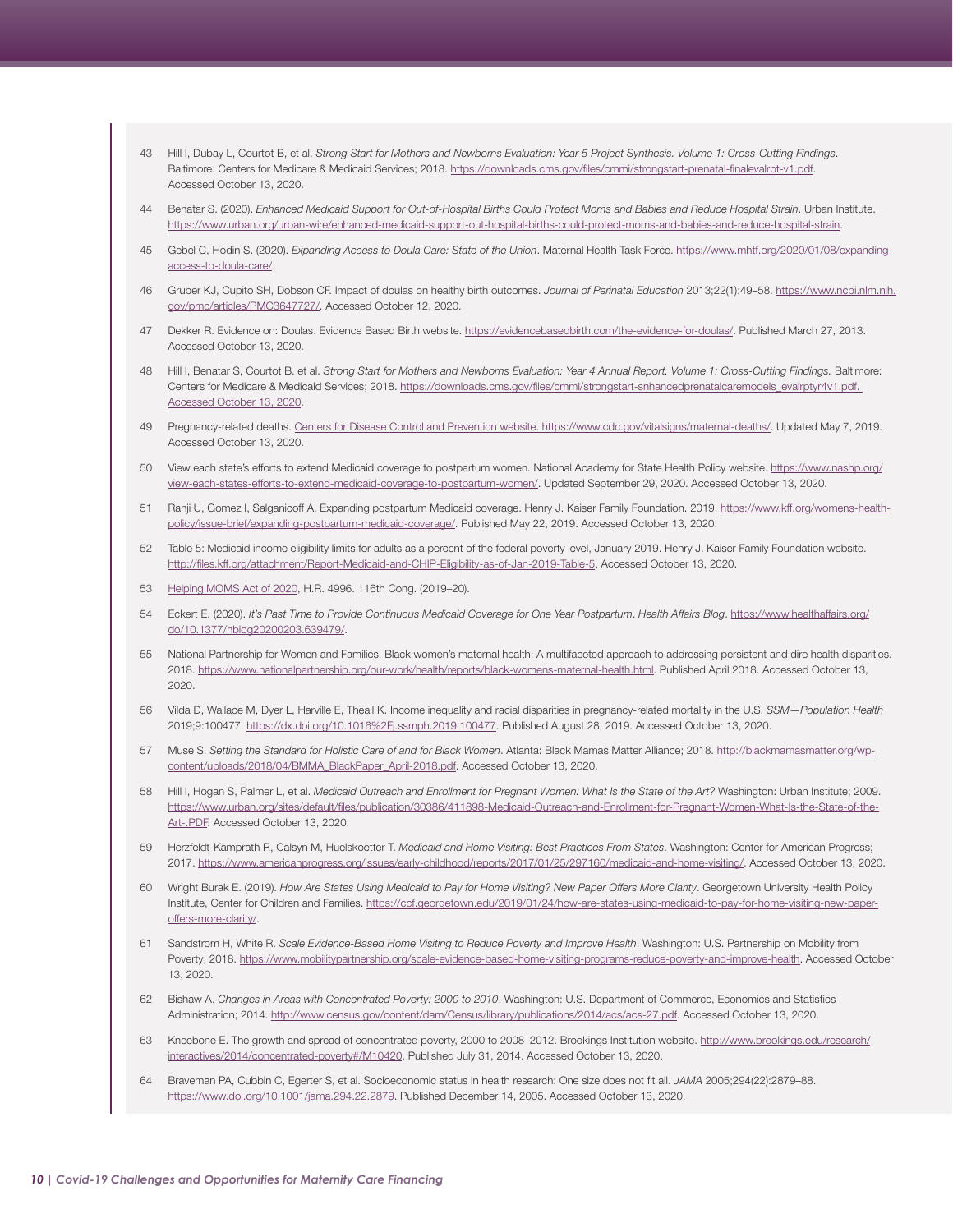- <span id="page-10-0"></span>65 Marks JS. Why your zip code may be more important than your genetic code. *Huffington Post*. May 25, 2011. [http://www.huffingtonpost.com/](http://www.huffingtonpost.com/james-s-marks/why-your-zip-code-maybe_b_190650.html) [james-s-marks/why-your-zip-code-maybe\\_b\\_190650.html.](http://www.huffingtonpost.com/james-s-marks/why-your-zip-code-maybe_b_190650.html) Accessed October 13, 2020.
- [66](#page-3-0) How do neighborhood conditions shape health? An excerpt from *Making the Case for Linking Community Development and Health*. San Francisco: Build Healthy Places Network; 2015. [https://www.buildhealthyplaces.org/content/uploads/2015/09/How-Do-Neighborhood-Conditions-Shape-Health.pdf.](https://www.buildhealthyplaces.org/content/uploads/2015/09/How-Do-Neighborhood-Conditions-Shape-Health.pdf) Accessed October 13, 2020.
- [67](#page-3-0) Delahoy MJ, Whitaker M, O'Halloran A, et al. Characteristics and maternal and birth outcomes of hospitalized pregnant women with laboratory-confirmed COVID-19—COVID-NET, 13 states, March 1–August 22, 2020. *Morbidity and Mortality Weekly Report* 2020;69(38):1347–54. [https://www.cdc.gov/mmwr/](https://www.cdc.gov/mmwr/volumes/69/wr/mm6938e1.htm?s_cid=mm6938e1_w) [volumes/69/wr/mm6938e1.htm?s\\_cid=mm6938e1\\_w](https://www.cdc.gov/mmwr/volumes/69/wr/mm6938e1.htm?s_cid=mm6938e1_w). Published September 25, 2020. Accessed October 13, 2020.
- [68](#page-3-0) Centers for Disease Control and Prevention. Health equity considerations and racial and ethnic minority groups. [https://www.cdc.gov/coronavirus/2019](https://www.cdc.gov/coronavirus/2019-ncov/community/health-equity/race-ethnicity.html) [ncov/community/health-equity/race-ethnicity.html](https://www.cdc.gov/coronavirus/2019-ncov/community/health-equity/race-ethnicity.html). Updated July 24, 2020. Accessed October 13, 2020.
- [69](#page-3-0) Kijakazi K. (2020). *COVID-19 Racial Health Disparities Highlight Why We Need to Address Structural Racism.* Urban Institute. [https://www.urban.org/urban](https://www.urban.org/urban-wire/covid-19-racial-health-disparities-highlight-why-we-need-address-structural-racism)[wire/covid-19-racial-health-disparities-highlight-why-we-need-address-structural-racism](https://www.urban.org/urban-wire/covid-19-racial-health-disparities-highlight-why-we-need-address-structural-racism).
- [70](#page-3-0) Davenport MH, Meyer S, Meah VL, Strynadka MC, Khurana R. Moms are not OK: COVID-19 and maternal mental health. *Frontiers in Global Women's Health* 2020. <https://doi.org/10.3389/fgwh.2020.00001>. Published June 19, 2020. Accessed October 15, 2020.
- [71](#page-3-0) Shafer P, Avila CJ. (2020). *4 Ways COVID-19 Has Exposed Gaps in the U.S. Social Safety Net*. The Conversation. [https://theconversation.com/4-ways](https://theconversation.com/4-ways-covid-19-has-exposed-gaps-in-the-us-social-safety-net-138233)[covid-19-has-exposed-gaps-in-the-us-social-safety-net-138233](https://theconversation.com/4-ways-covid-19-has-exposed-gaps-in-the-us-social-safety-net-138233).
- 72 Aaron HJ. (2020). *The Social Safety Net: The Gaps That COVID-19 Spotlights*. Brookings Institution. [https://www.brookings.edu/blog/up-front/2020/06/23/](https://www.brookings.edu/blog/up-front/2020/06/23/the-social-safety-net-the-gaps-that-covid-19-spotlights/) [the-social-safety-net-the-gaps-that-covid-19-spotlights/](https://www.brookings.edu/blog/up-front/2020/06/23/the-social-safety-net-the-gaps-that-covid-19-spotlights/).
- [73](#page-3-0) Broadus J. COVID-19 shows fraying U.S. safety net, Berkeley scholars say. *Berkeley News*. July 6, 2020. [https://news.berkeley.edu/2020/07/06/covid-19](https://news.berkeley.edu/2020/07/06/covid-19-shows-fraying-u-s-safety-net-berkeley-scholars-say/) [shows-fraying-u-s-safety-net-berkeley-scholars-say/](https://news.berkeley.edu/2020/07/06/covid-19-shows-fraying-u-s-safety-net-berkeley-scholars-say/). Accessed October 13, 2020.
- [74](#page-3-0) Molla R. The demand for midwives is surging. Here's why I made the switch to home birth. *Vox*. April 28, 2020. [https://www.vox.com/first](https://www.vox.com/first-person/2020/4/28/21225201/coronavirus-covid-19-pregnancy-home-birth)[person/2020/4/28/21225201/coronavirus-covid-19-pregnancy-home-birth.](https://www.vox.com/first-person/2020/4/28/21225201/coronavirus-covid-19-pregnancy-home-birth) Accessed October 13, 2020.
- [75](#page-3-0) Schmidt S. Pregnant women are opting for home births as hospitals prepare for coronavirus. *Washington Post*. March 20, 2020. [https://www.](https://www.washingtonpost.com/dc-md-va/2020/03/20/pregnant-women-worried-about-hospitals-amid-coronavirus-are-turning-home-births-an-alternative/) [washingtonpost.com/dc-md-va/2020/03/20/pregnant-women-worried-about-hospitals-amid-coronavirus-are-turning-home-births-an-alternative/](https://www.washingtonpost.com/dc-md-va/2020/03/20/pregnant-women-worried-about-hospitals-amid-coronavirus-are-turning-home-births-an-alternative/). Accessed October 13, 2020.
- [76](#page-3-0) Musumeci M, Rudowitz R, Hinton E, Dolan R, Pham O. Options to support Medicaid providers in response to COVID-19. Henry J. Kaiser Family Foundation. 2020. [https://www.kff.org/coronavirus-covid-19/issue-brief/options-to-support-medicaid-providers-in-response-to-covid-19/.](https://www.kff.org/coronavirus-covid-19/issue-brief/options-to-support-medicaid-providers-in-response-to-covid-19/) Published June 17, 2020. Accessed October 13, 2020.
- [77](#page-3-0) Gonzalez D, Zuckerman S, Kenney GM, Karpman M. Almost half of adults in families losing work during the pandemic avoided health care because of costs or COVID-19 concerns. Urban Institute. 2020. [https://www.urban.org/research/publication/almost-half-adults-families-losing-work-during-pandemic](https://www.urban.org/research/publication/almost-half-adults-families-losing-work-during-pandemic-avoided-health-care-because-costs-or-covid-19-concerns)[avoided-health-care-because-costs-or-covid-19-concerns](https://www.urban.org/research/publication/almost-half-adults-families-losing-work-during-pandemic-avoided-health-care-because-costs-or-covid-19-concerns). Published July 10, 2020. Accessed October 13, 2020.
- [78](#page-3-0) Centers for Medicare & Medicaid Services. Fact sheet: Service use among Medicaid & CHIP beneficiaries age 18 and under during COVID-19. 2020. <https://www.cms.gov/newsroom/fact-sheets/fact-sheet-service-use-among-medicaid-chip-beneficiaries-age-18-and-under-during-covid-19>. Published September 23, 2020. Accessed October 13, 2020.
- [79](#page-3-0) [Coronavirus Aid, Relief, and Economic Security Act,](https://www.congress.gov/bill/116th-congress/house-bill/748) H.R. 748, 116th Cong. (2019–20).
- [80](#page-3-0) U.S. Department of Health and Human Services. *HHS Announces Additional Allocations of CARES Act Provider Relief Fund*. Washington: U.S. Department of Health and Human Services; 2020. [https://www.hhs.gov/about/news/2020/04/22/hhs-announces-additional-allocations-of-cares-act-provider-relief](https://www.hhs.gov/about/news/2020/04/22/hhs-announces-additional-allocations-of-cares-act-provider-relief-fund.html)[fund.html](https://www.hhs.gov/about/news/2020/04/22/hhs-announces-additional-allocations-of-cares-act-provider-relief-fund.html). Accessed October 13, 2020.
- [81](#page-3-0) Coughlin TA, Ramos C, Blavin F, Zuckerman S. (2020). *Federal COVID-19 Provider Relief Funds: Following the Money*. Urban Institute. [https://www.urban.](https://www.urban.org/urban-wire/federal-covid-19-provider-relief-funds-following-money) [org/urban-wire/federal-covid-19-provider-relief-funds-following-money.](https://www.urban.org/urban-wire/federal-covid-19-provider-relief-funds-following-money)
- [82](#page-4-0) Corallo B, Tolbert J. Impact of coronavirus on community health centers. Henry J. Kaiser Family Foundation. 2020. [https://www.kff.org/coronavirus](https://www.kff.org/coronavirus-covid-19/issue-brief/impact-of-coronavirus-on-community-health-centers/)[covid-19/issue-brief/impact-of-coronavirus-on-community-health-centers/](https://www.kff.org/coronavirus-covid-19/issue-brief/impact-of-coronavirus-on-community-health-centers/). Accessed October 13, 2020.
- [83](#page-4-0) Ollove M. (2020). *Community Health Centers Excluded From Federal Coronavirus Aid.* Pew Charitable Trusts. [https://www.pewtrusts.org/en/research-and](https://www.pewtrusts.org/en/research-and-analysis/blogs/stateline/2020/06/22/community-health-centers-excluded-from-federal-coronavirus-aid)[analysis/blogs/stateline/2020/06/22/community-health-centers-excluded-from-federal-coronavirus-aid.](https://www.pewtrusts.org/en/research-and-analysis/blogs/stateline/2020/06/22/community-health-centers-excluded-from-federal-coronavirus-aid)
- [84](#page-4-0) Banthin J, Simpson M, Buettgens M, Blumberg LJ, Wang R. Changes in health insurance coverage due to the COVID-19 recession. Urban Institute. 2020. [https://www.urban.org/research/publication/changes-health-insurance-coverage-due-covid-19-recession.](https://www.urban.org/research/publication/changes-health-insurance-coverage-due-covid-19-recession) Published July 13, 2020. Accessed October 13, 2020.
- [85](#page-4-0) Pifer R. States brace for 'nearly certain' Medicaid budget shortfalls amid COVID-19. Healthcare Dive. 2020. [https://www.healthcaredive.com/news/states](https://www.healthcaredive.com/news/states-brace-for-nearly-certain-medicaid-budget-shortfalls-amid-covid-19/578120/)[brace-for-nearly-certain-medicaid-budget-shortfalls-amid-covid-19/578120/](https://www.healthcaredive.com/news/states-brace-for-nearly-certain-medicaid-budget-shortfalls-amid-covid-19/578120/). Published May 18, 2020. Accessed October 13, 2020.
- 86 Rudowitz R, Hinton E. Early look at Medicaid spending and enrollment trends amid COVID-19. Henry J. Kaiser Family Foundation. 2020. [https://www.kff.](https://www.kff.org/medicaid/issue-brief/early-look-at-medicaid-spending-and-enrollment-trends-amid-covid-19/) [org/medicaid/issue-brief/early-look-at-medicaid-spending-and-enrollment-trends-amid-covid-19/](https://www.kff.org/medicaid/issue-brief/early-look-at-medicaid-spending-and-enrollment-trends-amid-covid-19/). Published May 15, 2020. Accessed October 13, 2020.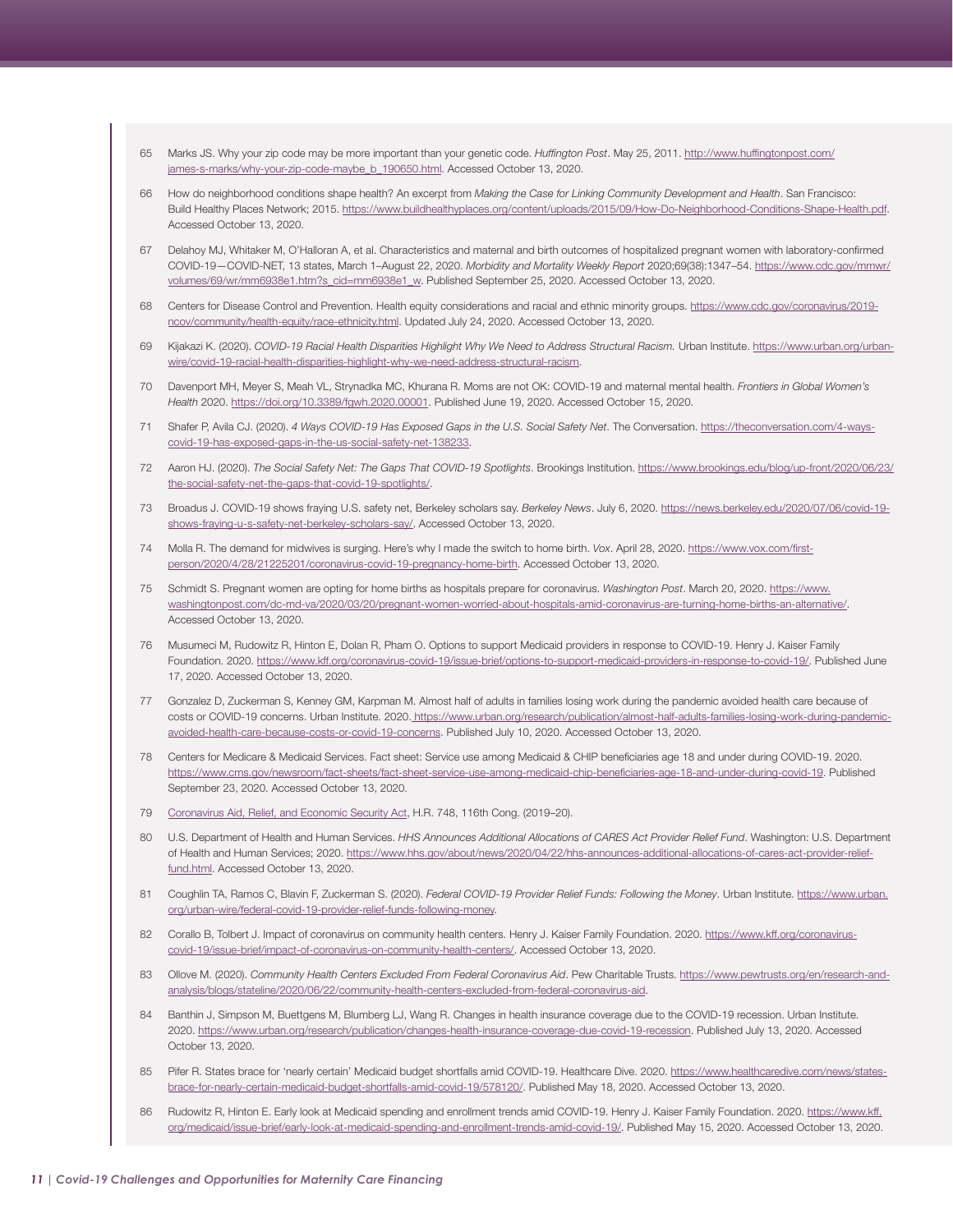- <span id="page-11-0"></span>[87](#page-4-0) Aron-Dine A, Hayes K, Broaddus M. *With Need Rising, Medicaid Is At Risk for Cuts*. Washington: Center on Budget and Policy Priorities; 2020. [https://](https://www.cbpp.org/research/health/with-need-rising-medicaid-is-at-risk-for-cuts) [www.cbpp.org/research/health/with-need-rising-medicaid-is-at-risk-for-cuts](https://www.cbpp.org/research/health/with-need-rising-medicaid-is-at-risk-for-cuts). Published July 22, 2020. Accessed October 13, 2020.
- [88](#page-4-0) Smith S. TennCare postpartum care expansion cut from revised state budget. WBIR. June 8, 2020. [https://www.wbir.com/article/life/tenncare-postpartum](https://www.wbir.com/article/life/tenncare-postpartum-care-expansion-cut-from-revised-state-budget/51-8587612b-7c73-4566-b5e2-be7f524ace0d)[care-expansion-cut-from-revised-state-budget/51-8587612b-7c73-4566-b5e2-be7f524ace0d](https://www.wbir.com/article/life/tenncare-postpartum-care-expansion-cut-from-revised-state-budget/51-8587612b-7c73-4566-b5e2-be7f524ace0d). Accessed October 13, 2020.
- [89](#page-4-0) Painchaud A. States respond to COVID-19: Postpartum Medicaid coverage, contact tracing. America's Essential Hospitals. 2020. [https://essentialhospitals.](https://essentialhospitals.org/policy/states-respond-covid-19-postpartum-medicaid-coverage-contact-t) [org/policy/states-respond-covid-19-postpartum-medicaid-coverage-contact-tracing/](https://essentialhospitals.org/policy/states-respond-covid-19-postpartum-medicaid-coverage-contact-t) Published April 28, 2020. Accessed October 22, 2020.
- [90](#page-4-0) Centers for Medicare & Medicaid Services. *CMS Takes Action Nationwide to Aggressively Respond to Coronavirus National Emergency*. Baltimore: Centers for Medicare & Medicaid Services; 2020. [https://www.cms.gov/newsroom/press-releases/cms-takes-action-nationwide-aggressively-respond-coronavirus](https://www.cms.gov/newsroom/press-releases/cms-takes-action-nationwide-aggressively-respond-coronavirus-national-emergency)[national-emergency.](https://www.cms.gov/newsroom/press-releases/cms-takes-action-nationwide-aggressively-respond-coronavirus-national-emergency) Accessed October 13, 2020.
- [91](#page-4-0) See table 2 in Medicaid emergency authority tracker: Approved state actions to address COVID-19. Henry J. Kaiser Family Foundation website. https://www.kff.org/coronavirus-covid-19/issue-brief/medicaid-emergency-authority-tracker-approved-state-actions-to-address-covid-19/#Table2. Published October 7, 2020. Accessed October 13, 2020.
- [92](#page-4-0) Medicaid emergency authority tracker: Approved state actions to address COVID-19. Henry J. Kaiser Family Foundation website. [https://www.kff.org/](https://www.kff.org/coronavirus-covid-19/issue-brief/medicaid-emergency-authority-tracker-approved-state-actions-to-address-covid-19/) [coronavirus-covid-19/issue-brief/medicaid-emergency-authority-tracker-approved-state-actions-to-address-covid-19/.](https://www.kff.org/coronavirus-covid-19/issue-brief/medicaid-emergency-authority-tracker-approved-state-actions-to-address-covid-19/) Published October 7, 2020. Accessed October 13, 2020.
- [93](#page-4-0) Dolan R, Artiga S. State actions to facilitate access to Medicaid and CHIP coverage in response to COVID-19. Henry J. Kaiser Family Foundation. 2020. <https://www.kff.org/coronavirus-covid-19/issue-brief/state-actions-to-facilitate-access-to-medicaid-and-chip-coverage-in-response-to-covid-19/>. Published May 22, 2020. Accessed October 13, 2020.
- [94](#page-4-0) Guyer J, Boozang P. New Hampshire COVID-19 directed payment. State Health and Value Strategies. 2020. [https://www.shvs.org/new-hampshire-covid-](https://www.shvs.org/new-hampshire-covid-19-directed-payment/)[19-directed-payment/.](https://www.shvs.org/new-hampshire-covid-19-directed-payment/) Published June 17, 2020. Accessed October 13, 2020.
- [95](#page-4-0) Stephens K. Virginia Medicaid Agency announces emergency relief support for providers. Wavy. July 1, 2020. [https://www.wavy.com/news/virginia/virginia](https://www.wavy.com/news/virginia/virginia-medicaid-agency-announces-emergency-relief-support-for-providers/)[medicaid-agency-announces-emergency-relief-support-for-providers/.](https://www.wavy.com/news/virginia/virginia-medicaid-agency-announces-emergency-relief-support-for-providers/) Accessed October 13, 2020.
- [96](#page-4-0) Freestanding birth center services. North Carolina Department of Medical Assistance website. [https://files.nc.gov/ncdma/documents/Fee-Schedules/](https://files.nc.gov/ncdma/documents/Fee-Schedules/Freestanding-birth-centers/FSBC-Fee-Schedule--May-2020--COVID-19-.pdf) [Freestanding-birth-centers/FSBC-Fee-Schedule--May-2020--COVID-19-.pdf.](https://files.nc.gov/ncdma/documents/Fee-Schedules/Freestanding-birth-centers/FSBC-Fee-Schedule--May-2020--COVID-19-.pdf) Accessed October 13, 2020.
- [97](#page-4-0) Postpartum Medicaid coverage extended during COVID-19: Resources for your practice. American College of Obstetricians and Gynecologists website. [https://www.acog.org/practice-management/payment-resources/resources/postpartum-medicaid-coverage-extended-during-covid-19.](https://www.acog.org/practice-management/payment-resources/resources/postpartum-medicaid-coverage-extended-during-covid-19) Accessed October 13, 2020.
- [98](#page-4-0) HHS renews COVID-19 national public health emergency declaration. American Hospital Association website. [https://www.aha.org/news/headline/2020-](https://www.aha.org/news/headline/2020-10-02-hhs-renews-covid-19-national-public-health-emergency-declaration) [10-02-hhs-renews-covid-19-national-public-health-emergency-declaration.](https://www.aha.org/news/headline/2020-10-02-hhs-renews-covid-19-national-public-health-emergency-declaration) Published October 2, 2020. Accessed October 13, 2020.
- [99](#page-4-0) Collins S. Access to coverage and preventive care for pregnant women and children. National Conference of State Legislatures. 2020. [https://www.ncsl.](https://www.ncsl.org/Portals/1/Documents/Health/SCollinsMCHFellows_34936.pdf) [org/Portals/1/Documents/Health/SCollinsMCHFellows\\_34936.pdf.](https://www.ncsl.org/Portals/1/Documents/Health/SCollinsMCHFellows_34936.pdf) Published September 10, 2020. Accessed October 13, 2020.
- [100](#page-4-0) Amy J. Georgia lawmakers approve more health coverage for new moms. Savannah Now. June 25, 2020. [https://www.savannahnow.com/](https://www.savannahnow.com/news/20200625/georgia-lawmakers-approve-more-health-coverage-for-new-moms) [news/20200625/georgia-lawmakers-approve-more-health-coverage-for-new-moms](https://www.savannahnow.com/news/20200625/georgia-lawmakers-approve-more-health-coverage-for-new-moms). Accessed October 13, 2020.
- [101](#page-4-0) Illinois continuity of care and administrative simplification 1115 waiver. Medicaid.gov. [https://www.medicaid.gov/Medicaid-CHIP-Program-Information/By-](https://www.medicaid.gov/Medicaid-CHIP-Program-Information/By-Topics/Waivers/1115/downloads/il/il-continuity-care-admin-simplification-pa.pdf)[Topics/Waivers/1115/downloads/il/il-continuity-care-admin-simplification-pa.pdf](https://www.medicaid.gov/Medicaid-CHIP-Program-Information/By-Topics/Waivers/1115/downloads/il/il-continuity-care-admin-simplification-pa.pdf). Accessed October 13, 2020.
- [102](#page-4-0) Jacobs LJ (assistant commissioner, New Jersey), letter to Nocito J (project officer, Centers for Medicare & Medicaid Services), regarding NJ 1115 comprehensive demonstration amendment. February 27, 2020. [https://www.medicaid.gov/medicaid/section-1115-demonstrations/downloads/nj-1115](https://www.medicaid.gov/medicaid/section-1115-demonstrations/downloads/nj-1115-request-pa.pdf) [request-pa.pdf.](https://www.medicaid.gov/medicaid/section-1115-demonstrations/downloads/nj-1115-request-pa.pdf) Accessed October 13, 2020.
- [103](#page-4-0) Centers for Medicare & Medicaid Services. *State Medicaid & CHIP Telehealth Toolkit: Policy Considerations for States Expanding Use of Telehealth*. Baltimore: Centers for Medicare & Medicaid Services; 2020. [https://www.medicaid.gov/medicaid/benefits/downloads/medicaid-chip-telehealth-toolkit.pdf.](https://www.medicaid.gov/medicaid/benefits/downloads/medicaid-chip-telehealth-toolkit.pdf) Accessed October 13, 2020.
- [104](#page-4-0) Hill I, Burroughs E. Maternal telehealth has expanded dramatically during the COVID-19 pandemic: Equity concerns and promising approaches. Urban Institute. 2020.
- [105](#page-4-0) Yard R, Lewy D. (2020). *The Crucial Role of Home Visiting During COVID-19: Supporting Young Children and Families.* Center for Health Care Strategies. <https://www.chcs.org/the-crucial-role-of-home-visiting-during-covid-19-supporting-young-children-and-families/>.
- [106](#page-4-0) Haley J, Benatar S. Improving patient and provider experiences to advance maternal health equity. Urban Institute. 2020.
- 107 Foundations pledge support for COVID-19 relief Update (3/29/2020). *Philanthropy News Digest*. March 29, 2020. [https://philanthropynewsdigest.org/](https://philanthropynewsdigest.org/news/foundations-pledge-support-for-covid-19-relief-update-3-29-2020) [news/foundations-pledge-support-for-covid-19-relief-update-3-29-2020.](https://philanthropynewsdigest.org/news/foundations-pledge-support-for-covid-19-relief-update-3-29-2020) Accessed October 13, 2020.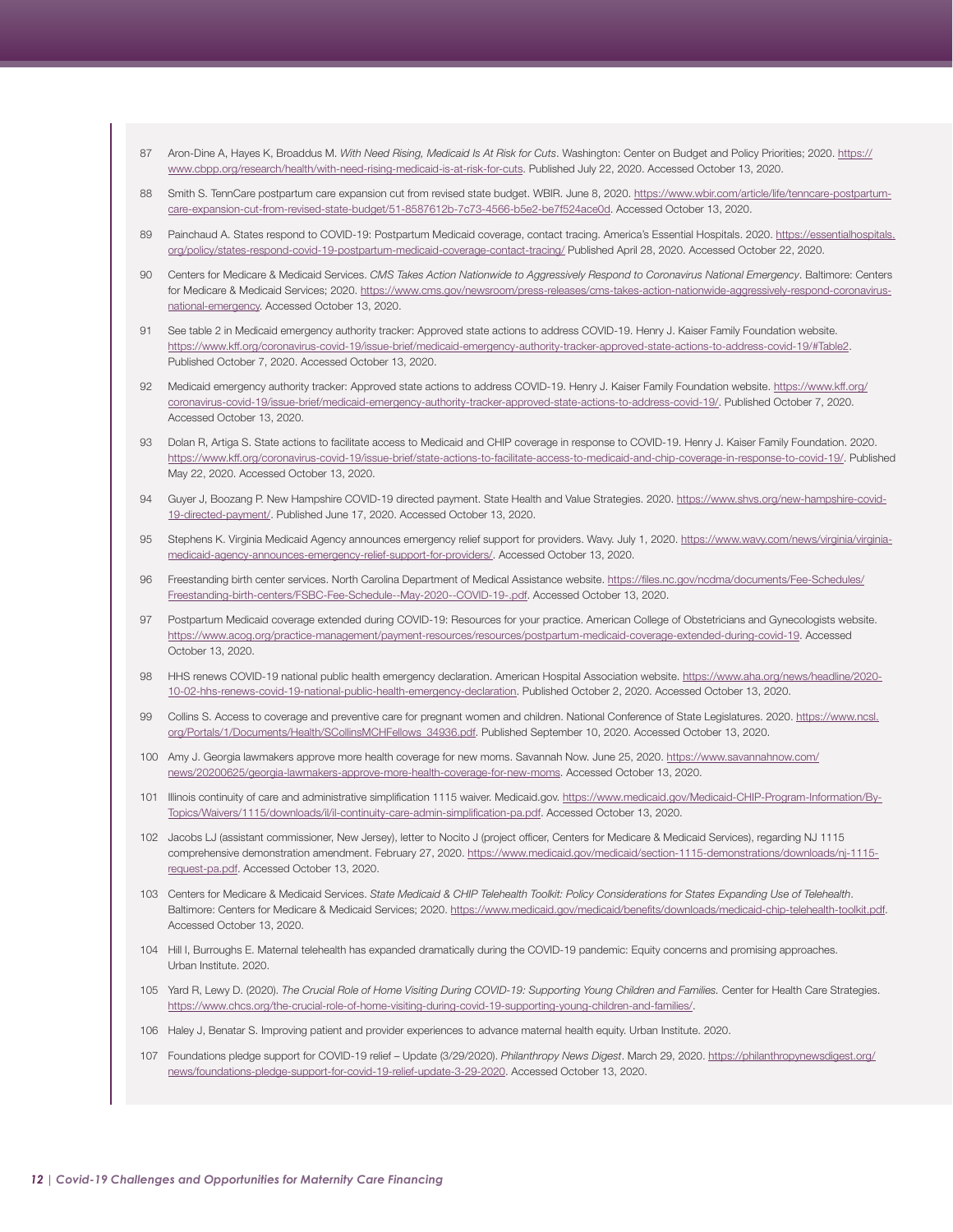- <span id="page-12-0"></span>[108](#page-4-0) Reese J. Robert Wood Johnson Foundation provides \$50 million to support those facing greatest strain under the COVID-19 pandemic. Robert Wood Johnson Foundation website. [https://www.rwjf.org/en/library/articles-and-news/2020/04/rwjf-provides-50-million-in-relief-for-people-facing-the-greatest](https://www.rwjf.org/en/library/articles-and-news/2020/04/rwjf-provides-50-million-in-relief-for-people-facing-the-greatest-strain-under-the-covid-19-pandemic.html)[strain-under-the-covid-19-pandemic.html](https://www.rwjf.org/en/library/articles-and-news/2020/04/rwjf-provides-50-million-in-relief-for-people-facing-the-greatest-strain-under-the-covid-19-pandemic.html). Published April 7, 2020. Accessed October 13, 2020.
- [109](#page-5-0) McMorrow S, Dubay L, Kenney GM, Johnston EM, Alvarez Caraveo C. Uninsured new mothers' health and health care challenges highlight the benefits of increasing postpartum Medicaid coverage. Urban Institute. 2020. [https://www.urban.org/research/publication/uninsured-new-mothers-health-and-health](https://www.urban.org/research/publication/uninsured-new-mothers-health-and-health-care-challenges-highlight-benefits-increasing-postpartum-medicaid-coverage)[care-challenges-highlight-benefits-increasing-postpartum-medicaid-coverage.](https://www.urban.org/research/publication/uninsured-new-mothers-health-and-health-care-challenges-highlight-benefits-increasing-postpartum-medicaid-coverage) Published May 28, 2020. Accessed October 13, 2020.
- [110](#page-5-0) Eckert E. Preserving the momentum to extend postpartum Medicaid coverage. *Women's Health Issues* 2020. [https://doi.org/10.1016/j.whi.2020.07.006.](https://doi.org/10.1016/j.whi.2020.07.006) Published online ahead of print September 9, 2020. Accessed October 13, 2020.
- 111 1,000 Days; AIDS Alliance for Women, Infants, Children, Youth, and Families; American Academy of Family Physicians, et al., letter to Nancy Pelosi, Kevin McCarthy, Mitch McConnell, and Charles Schumer, regarding enactment of legislation to extend Medicaid coverage for pregnant patients to a full year postpartum, July 23, 2020, [https://www.naccho.org/uploads/downloadable-resources/2020.07.23-Postpartum-Medicaid-Extension-Support-Letter\\_FINAL.](https://www.naccho.org/uploads/downloadable-resources/2020.07.23-Postpartum-Medicaid-Extension-Support-Letter_FINAL.pdf) [pdf.](https://www.naccho.org/uploads/downloadable-resources/2020.07.23-Postpartum-Medicaid-Extension-Support-Letter_FINAL.pdf) Accessed October 13, 2020.
- [112](#page-5-0) Katch H. (2020). *State and Federal Policymakers Should Extend Postpartum Medicaid Coverage*. Center on Budget and Policy Priorities. [https://www.cbpp.org/blog/state-and-federal-policymakers-should-extend-postpartum-medicaid-coverage.](https://www.cbpp.org/blog/state-and-federal-policymakers-should-extend-postpartum-medicaid-coverage)
- [113](#page-5-0) Arizona Department of Health Services. *Maternal Mortality Action Plan*. Phoenix, AZ: Arizona Department of Health Services; 2019. [https://azdhs.gov/](https://azdhs.gov/documents/operations/managing-excellence/breakthrough-plans/maternal-mortality-breakthrough-plan.pdf) [documents/operations/managing-excellence/breakthrough-plans/maternal-mortality-breakthrough-plan.pdf.](https://azdhs.gov/documents/operations/managing-excellence/breakthrough-plans/maternal-mortality-breakthrough-plan.pdf) Accessed October 13, 2020.
- 114 Georgia Department of Public Health. *Maternal Mortality Report 2014*. Atlanta: Georgia Department of Public Health; 2019. [https://reviewtoaction.org/sites/](https://reviewtoaction.org/sites/default/files/portal_resources/Maternal%20Mortality%20BookletGeorgia.FINAL_.hq_.pdf) [default/files/portal\\_resources/Maternal%20Mortality%20BookletGeorgia.FINAL\\_.hq\\_.pdf.](https://reviewtoaction.org/sites/default/files/portal_resources/Maternal%20Mortality%20BookletGeorgia.FINAL_.hq_.pdf) Accessed October 13, 2020.
- 115 Maryland Department of Health. *Maryland Maternal Mortality Review: 2019 Annual Report*. Annapolis, MD: Maryland Department of Health; 2020. [https://](https://phpa.health.maryland.gov/mch/Documents/Health-General%20Article,%20%C2%A713-1207,%20Annotated%20Code%20of%20Maryland%20-%202019%20Annual%20Report%20%E2%80%93%20Maryland%20Maternal%20Mortality%20Review.pdf) [phpa.health.maryland.gov/mch/Documents/Health-General%20Article,%20%C2%A713-1207,%20Annotated%20Code%20of%20Maryland%20-%20](https://phpa.health.maryland.gov/mch/Documents/Health-General%20Article,%20%C2%A713-1207,%20Annotated%20Code%20of%20Maryland%20-%202019%20Annual%20Report%20%E2%80%93%20Maryland%20Maternal%20Mortality%20Review.pdf) [2019%20Annual%20Report%20%E2%80%93%20Maryland%20Maternal%20Mortality%20Review.pdf](https://phpa.health.maryland.gov/mch/Documents/Health-General%20Article,%20%C2%A713-1207,%20Annotated%20Code%20of%20Maryland%20-%202019%20Annual%20Report%20%E2%80%93%20Maryland%20Maternal%20Mortality%20Review.pdf). Accessed October 13, 2020.
- 116 Texas Department of State Health Services. *Maternal Mortality and Morbidity Task Force and Department of State Health Services Joint Biennial Report*. Austin, TX: Texas Department of State Health Services; 2018. [https://www.dshs.texas.gov/mch/Maternal-Mortality-and-Morbidity-Review-Committee.aspx.](https://www.dshs.texas.gov/mch/Maternal-Mortality-and-Morbidity-Review-Committee.aspx) Accessed October 13, 2020.
- 117 Utah Department of Health. *Maternal Mortality in Utah: 2015–2016*. Salt Lake City: Utah Department of Health; 2018. [https://reviewtoaction.org/sites/](https://reviewtoaction.org/sites/default/files/portal_resources/PMR%20Update%200718_0.pdf) [default/files/portal\\_resources/PMR%20Update%200718\\_0.pdf.](https://reviewtoaction.org/sites/default/files/portal_resources/PMR%20Update%200718_0.pdf) Accessed October 13, 2020.
- [118](#page-5-0) Washington State Department of Health. *Maternal Mortality Review: A Report on Maternal Deaths in Washington, 2014–2015*. Seattle: Washington Department of Health; 2017. [www.doh.wa.gov/Portals/1/Documents/Pubs/140-154-MMRReport.pdf](http://www.doh.wa.gov/Portals/1/Documents/Pubs/140-154-MMRReport.pdf). Accessed October 13, 2020.
- [119](#page-5-0) House passes AHA-supported Helping MOMS Act. American Hospital Association website. [https://www.aha.org/news/headline/2020-09-30-house](https://www.aha.org/news/headline/2020-09-30-house-passes-aha-supported-helping-moms-act)[passes-aha-supported-helping-moms-act](https://www.aha.org/news/headline/2020-09-30-house-passes-aha-supported-helping-moms-act). Published September 30, 2020. Accessed October 13, 2020.
- [120](#page-5-0) Searing A, Cohen Ross D. Medicaid expansion fills gaps in maternal health coverage leading to healthier mothers and babies. Georgetown Health Policy Institute, Center for Children and Families. 2019. [https://ccf.georgetown.edu/wp-content/uploads/2019/05/Maternal-Health-3a.pdf.](https://ccf.georgetown.edu/wp-content/uploads/2019/05/Maternal-Health-3a.pdf) Published May 2019. Accessed October 13, 2020.
- [121](#page-5-0) Status of state Medicaid expansion decisions: Interactive map. Henry J. Kaiser Family Foundation website. [https://www.kff.org/medicaid/issue-brief/status](https://www.kff.org/medicaid/issue-brief/status-of-state-medicaid-expansion-decisions-interactive-map/)[of-state-medicaid-expansion-decisions-interactive-map/.](https://www.kff.org/medicaid/issue-brief/status-of-state-medicaid-expansion-decisions-interactive-map/) Published October 1, 2020. Accessed October 13, 2020.
- [122](#page-5-0) Aron-Dine A. *Eligibility Restrictions in Recent Medicaid Waivers Would Cause Many Thousands of People to Become Uninsured*. Washington: Center on Budget and Policy Priorities; 2018. [https://www.cbpp.org/research/health/eligibility-restrictions-in-recent-medicaid-waivers-would-cause-many-thousands](https://www.cbpp.org/research/health/eligibility-restrictions-in-recent-medicaid-waivers-would-cause-many-thousands-of)[of.](https://www.cbpp.org/research/health/eligibility-restrictions-in-recent-medicaid-waivers-would-cause-many-thousands-of) Accessed October 13, 2020.
- [123](#page-5-0) Belz S, Sheiner L. (2020). *How Will the Coronavirus Affect State and Local Government Budgets?* Brookings Institution. [https://www.brookings.edu/blog/](https://www.brookings.edu/blog/up-front/2020/03/23/how-will-the-coronavirus-affect-state-and-local-government-budgets/) [up-front/2020/03/23/how-will-the-coronavirus-affect-state-and-local-government-budgets/](https://www.brookings.edu/blog/up-front/2020/03/23/how-will-the-coronavirus-affect-state-and-local-government-budgets/).
- [124](#page-5-0) Park E. (2020). *Critical Need for Further, Large FMAP Increases to Sustain State Medicaid Programs During Economic Crisis*. Georgetown University Health Policy Institute, Center for Children and Families. [https://ccf.georgetown.edu/2020/05/04/critical-need-for-further-large-fmap-increases-to-sustain-state](https://ccf.georgetown.edu/2020/05/04/critical-need-for-further-large-fmap-increases-to-sustain-state-medicaid-programs-during-economic-crisis/)[medicaid-programs-during-economic-crisis/.](https://ccf.georgetown.edu/2020/05/04/critical-need-for-further-large-fmap-increases-to-sustain-state-medicaid-programs-during-economic-crisis/)
- [125](#page-5-0) Rudowitz R, Corallo B, Garfield R. How much fiscal relief can states expect from the temporary increase in the Medicaid FMAP? Henry J. Kaiser Family Foundation. 2020. [https://www.kff.org/coronavirus-covid-19/issue-brief/how-much-fiscal-relief-can-states-expect-from-the-temporary-increase-in-the](https://www.kff.org/coronavirus-covid-19/issue-brief/how-much-fiscal-relief-can-states-expect-from-the-temporary-increase-in-the-medicaid-fmap/)[medicaid-fmap/.](https://www.kff.org/coronavirus-covid-19/issue-brief/how-much-fiscal-relief-can-states-expect-from-the-temporary-increase-in-the-medicaid-fmap/) Published July 22, 2020. Accessed October 13, 2020.
- [126](#page-5-0) American Academy of Family Physicians; American Cancer Society Cancer Action Network; American Federation of State, County, and Municipal Employees; et al., letter to Pelosi N, McConnell M, McCarthy K, Schumer C, regarding further enhancing the federal medical assistance percentage for Medicaid by at least 12 percentage points, [https://www.aafp.org/dam/AAFP/documents/advocacy/payment/medicaid/LT-Congress-FMAPPolicy-060220.](https://www.aafp.org/dam/AAFP/documents/advocacy/payment/medicaid/LT-Congress-FMAPPolicy-060220.pdf) [pdf.](https://www.aafp.org/dam/AAFP/documents/advocacy/payment/medicaid/LT-Congress-FMAPPolicy-060220.pdf) Accessed October 13, 2020.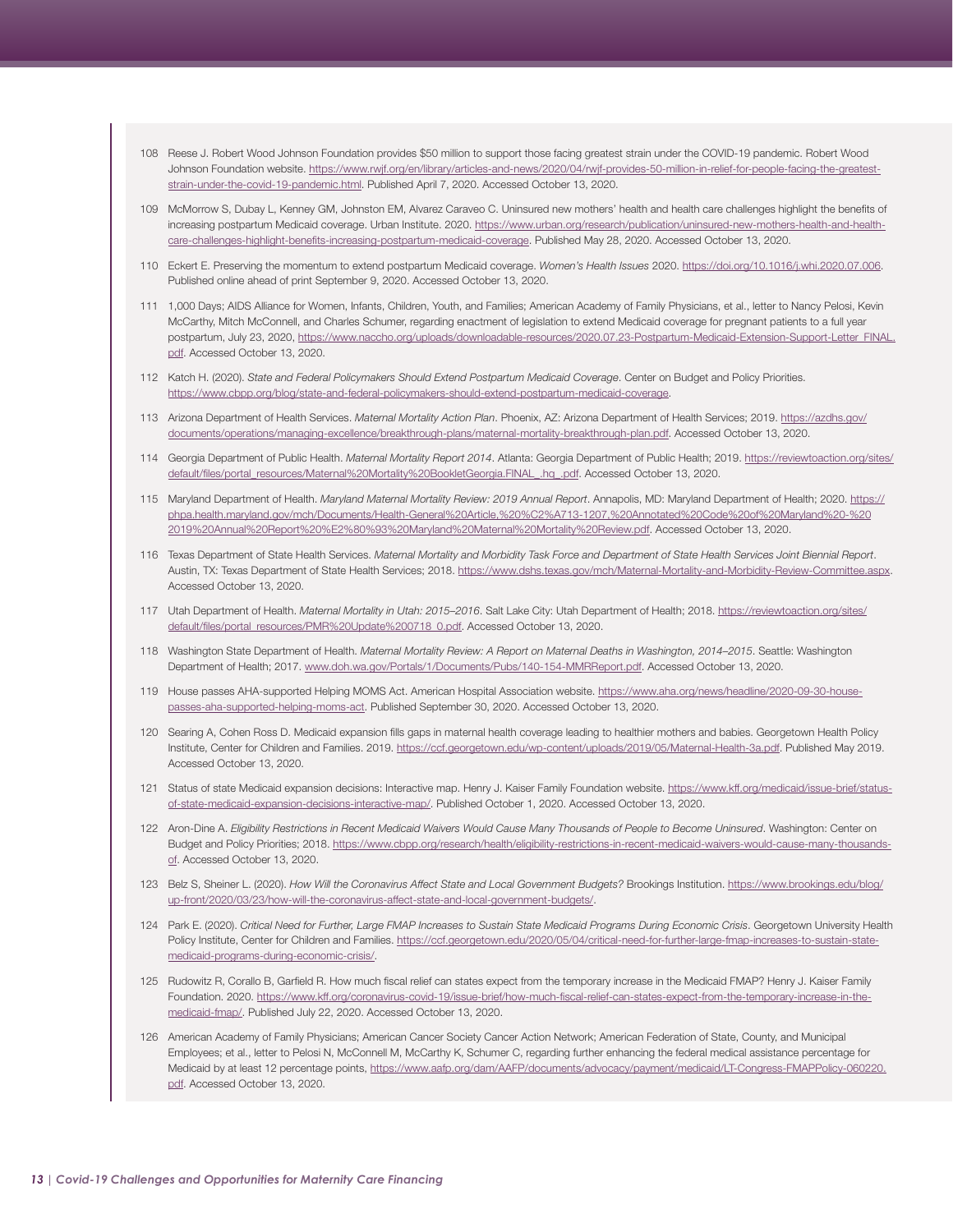- <span id="page-13-0"></span>[127](#page-5-0) National Governors Association, National Association of Counties, National League of Cities, et al., letter to McConnell M, Schumer C, Pelosi N, McCarthy K, regarding enhancing the federal Medicaid match rate, July 10, 2020, [https://www.nga.org/advocacy-communications/organizations-letter-advocating](https://www.nga.org/advocacy-communications/organizations-letter-advocating-for-enhanced-federal-medicaid-match/)[for-enhanced-federal-medicaid-match/.](https://www.nga.org/advocacy-communications/organizations-letter-advocating-for-enhanced-federal-medicaid-match/) Accessed October 13, 2020.
- [128](#page-5-0) Government Accountability Office. *COVID-19: Opportunities to Improve Federal Response and Recovery Efforts*. GAO-20-625. Washington: Government Accountability Office; 2020. [https://www.gao.gov/reports/GAO-20-625/.](https://www.gao.gov/reports/GAO-20-625/) Accessed October 13, 2020.
- [129](#page-5-0) Home visiting evidence of effectiveness. U.S. Department of Health and Human Services, Administration for Children and Families website. [https://homvee.](https://homvee.acf.hhs.gov/effectiveness) [acf.hhs.gov/effectiveness.](https://homvee.acf.hhs.gov/effectiveness) Accessed October 13, 2020.
- [130](#page-5-0) Association of State and Tribal Home Visiting Initiatives. *Home Visiting Through Coronavirus*. Washington: Association of State and Tribal Home Visiting Initiatives; 2020. <http://asthvi.org/wp-content/uploads/2020/07/Home-Visiting-Through-Coronavirus-June-2020.pdf>. Accessed October 13, 2020.
- [131](#page-5-0) Powder J. (2020). *Home Visiting Programs Adapt to Connect with Vulnerable Families*. Johns Hopkins Bloomberg School of Public Health. [https://www.jhsph.edu/covid-19/articles/home-visiting-programs-adapt-to-connect-with-vulnerable-families.html.](https://www.jhsph.edu/covid-19/articles/home-visiting-programs-adapt-to-connect-with-vulnerable-families.html)
- [132](#page-5-0) Novoa C. *Policymakers Must Fund Home Visiting Programs During COVID-19*. Washington: Center for American Progress; 2020. [https://www.americanprogress.org/issues/early-childhood/reports/2020/07/31/488402/policymakers-must-fund-home-visiting-programs-covid-19/.](https://www.americanprogress.org/issues/early-childhood/reports/2020/07/31/488402/policymakers-must-fund-home-visiting-programs-covid-19/) Accessed October 13, 2020.
- [133](#page-6-0) Kozhimannil KB, Hardeman RR, Attanasio LB, Blauer-Peterson C, O'Brien M. Doula care, birth outcomes, and costs among Medicaid beneficiaries. *American Journal of Public Health* 2013;103(4):e113–e121. [https://doi.org/10.2105/ajph.2012.301201.](https://doi.org/10.2105/ajph.2012.301201) Published April 2013. Accessed October 13, 2020.
- 134 Bohren MA, Hofmeyr GJ, Sakala C, Fukuzawa RK, Cuthbert A. Continuous support for women during childbirth. *Cochrane Database of Systemic Reviews*  2017;7(7): CD003766. <https://doi.org/10.1002/14651858.CD003766.pub6>. Published July 6, 2017. Accessed October 13, 2020.
- 135 Bey A, Brill A, Porchia-Albert C, Gradilla M, Strauss N. *Advancing Birth Justice: Community-Based Doula Models as a Standard of Care for Ending Racial Disparities*. Atlanta: Black Mamas Matter Alliance; 2019. [https://blackmamasmatter.org/wp-content/uploads/2019/03/Advancing-Birth-Justice-CBD-](https://blackmamasmatter.org/wp-content/uploads/2019/03/Advancing-Birth-Justice-CBD-Models-as-Std-of-Care-3-25-19.pdf)[Models-as-Std-of-Care-3-25-19.pdf.](https://blackmamasmatter.org/wp-content/uploads/2019/03/Advancing-Birth-Justice-CBD-Models-as-Std-of-Care-3-25-19.pdf) Accessed October 13, 2020.
- [136](#page-6-0) Uplifting birth justice through doula care! Black Mamas Matter Alliance website. [https://blackmamasmatter.org/wp-content/uploads/2019/03/2019-Doulas-](https://blackmamasmatter.org/wp-content/uploads/2019/03/2019-Doulas-Access-1.pdf)[Access-1.pdf](https://blackmamasmatter.org/wp-content/uploads/2019/03/2019-Doulas-Access-1.pdf). Accessed October 13, 2020.
- [137](#page-6-0) Health disparities and equity. Midwives Alliance of North America website. <https://mana.org/healthcare-policy/health-disparities-equity>. Accessed October 13, 2020.
- 138 Seeberger C. RELEASE: To advance maternal health equity, policymakers must support community-based doulas and midwives. Center for American Progress website. [https://www.americanprogress.org/press/release/2020/04/14/483102/release-advance-maternal-health-equity-policymakers-must](https://www.americanprogress.org/press/release/2020/04/14/483102/release-advance-maternal-health-equity-policymakers-must-support-community-based-doulas-midwives/)[support-community-based-doulas-midwives/.](https://www.americanprogress.org/press/release/2020/04/14/483102/release-advance-maternal-health-equity-policymakers-must-support-community-based-doulas-midwives/) Published April 14, 2020. Accessed October 13, 2020.
- [139](#page-6-0) WithinReach. (2020). *Achieving Health Equity for Black Moms and Babies: A Conversation with Nurse-Midwife, Victoria Fletcher*. [https://withinreachwa.org/](https://withinreachwa.org/achieving-health-equity-for-black-moms-and-babies) [achieving-health-equity-for-black-moms-and-babies](https://withinreachwa.org/achieving-health-equity-for-black-moms-and-babies).
- [140](#page-6-0) Taylor KJ, Allen EA, Hill I, et al. The pandemic has increased demand for data and accountability to decrease maternal health inequity. Urban Institute. 2020.
- [141](#page-6-0) Hinton E, Rudowitz R, Diaz M, Singer N. 10 things to know about Medicaid managed care. Henry J. Kaiser Family Foundation. 2020. [https://www.kff.org/](https://www.kff.org/medicaid/issue-brief/10-things-to-know-about-medicaid-managed-care/) [medicaid/issue-brief/10-things-to-know-about-medicaid-managed-care/.](https://www.kff.org/medicaid/issue-brief/10-things-to-know-about-medicaid-managed-care/) Published December 16, 2019. Accessed October 13, 2020.
- [142](#page-6-0) Kenney GM, Waidmann T, Skopec L, Allen EH. *What Would It Take to Reduce Inequities in Healthy Life Expectancy?* Washington: Urban Institute; 2019. [https://www.urban.org/research/publication/what-would-it-take-reduce-inequities-healthy-life-expectancy.](https://www.urban.org/research/publication/what-would-it-take-reduce-inequities-healthy-life-expectancy) Accessed October 13, 2020.